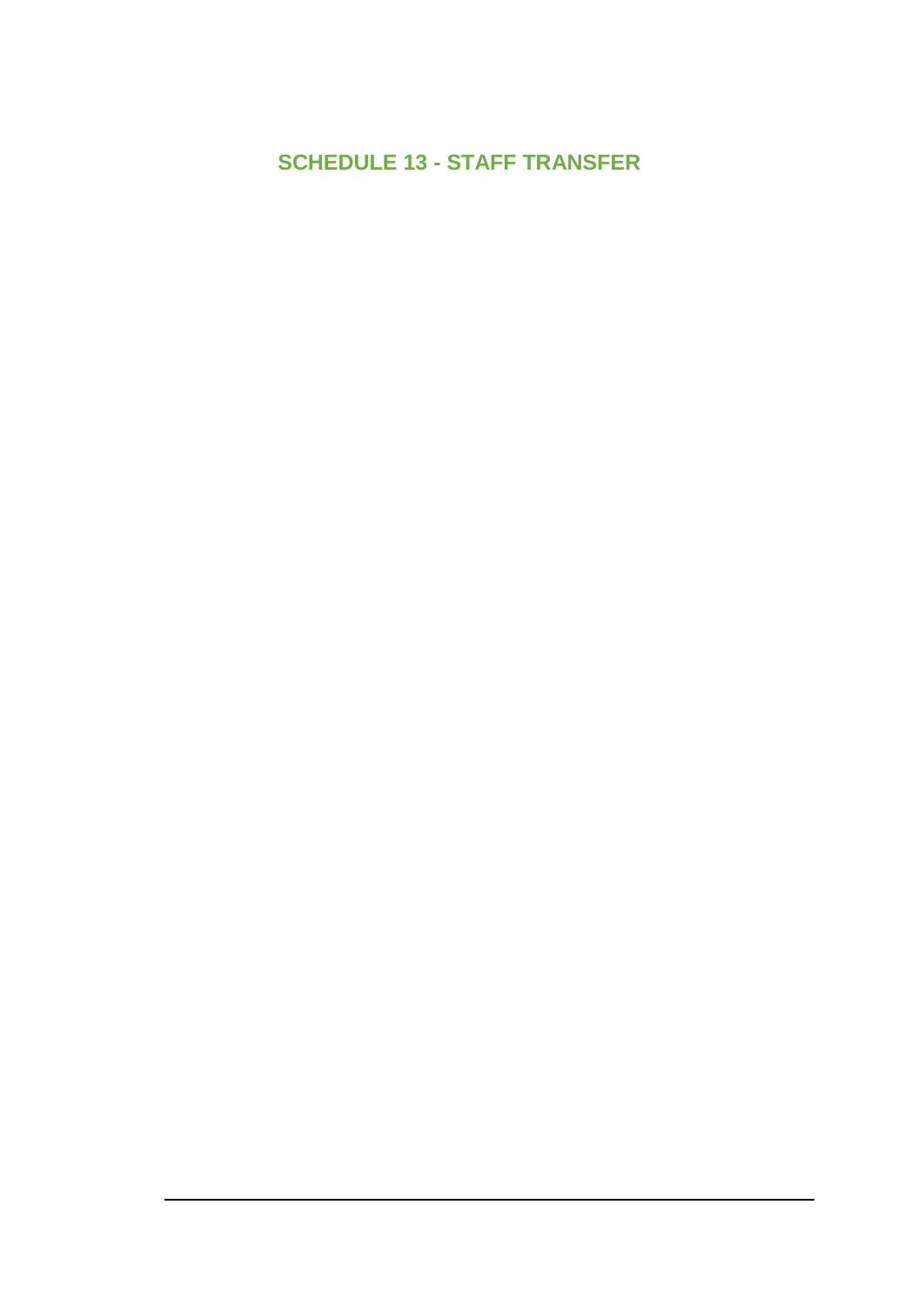### **1 INTERPRETATION**

Where a provision in this Schedule imposes an obligation on the Service Provider to provide an indemnity, undertaking or warranty, the Service Provider shall procure that each of its Sub-Contractors shall comply with such obligation and provide such indemnity, undertaking or warranty to the Authority, Former Service Provider, Replacement Service Provider or Replacement Sub-Contractor, as the case may be.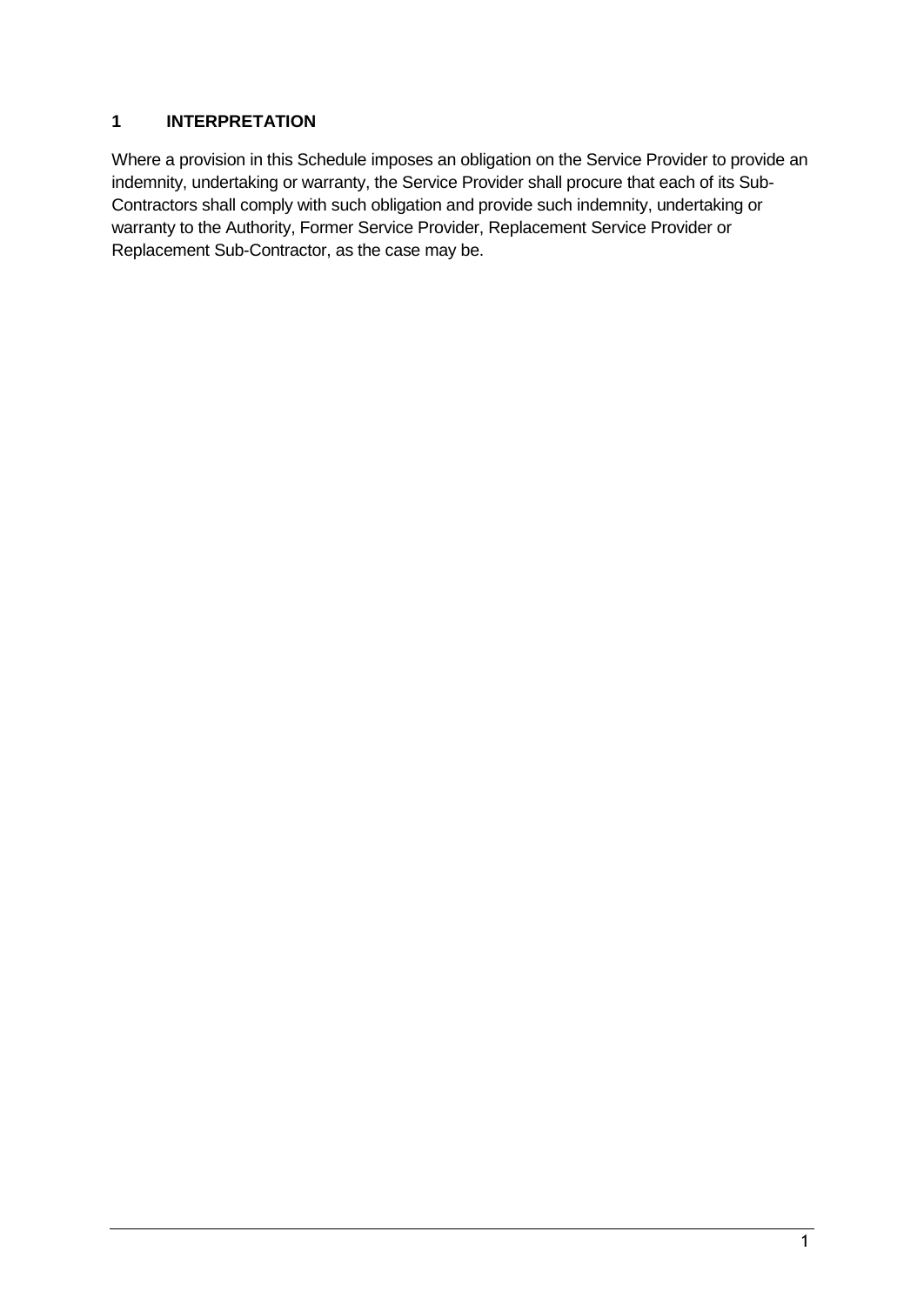### **PART A: TRANSFERRING AUTHORITY EMPLOYEES AT THE COMMENCEMENT OF THE SERVICES**

### **1 RELEVANT TRANSFERS**

- 1.1 The Authority and the Service Provider agree that:
	- (a) the commencement of the provision of the Services or of each relevant part of the Services will be a Relevant Transfer in relation to the Transferring Authority Employees; and
	- (b) as a result of the operation of TUPE, the contracts of employment between the Authority and the Transferring Authority Employees (except in relation to any terms disapplied through operation of regulation 10(2) of TUPE) will have effect on and from the Relevant Transfer Date as if originally made between the Service Provider and/or the relevant Notified Sub-Contractor and each such Transferring Authority Employee.
- 1.2 The Authority shall comply with all its obligations under TUPE and shall perform and discharge all its obligations in respect of the Transferring Authority Employees in respect of the period arising up to (but not including) the Relevant Transfer Date (including the payment of all remuneration, benefits, entitlements and outgoings, all wages, accrued but untaken holiday pay, bonuses, commissions, payments of PAYE, national insurance contributions and pension contributions which in any case are attributable in whole or in part to the period up to (but not including) the Relevant Transfer Date) and any necessary apportionments in respect of any periodic payments shall be made between: (i) the Authority; and (ii) the Service Provider and/or the relevant Notified Sub-Contractor (as appropriate).

### **2 AUTHORITY INDEMNITIES**

- <span id="page-2-0"></span>2.1 Subject to Paragraph [2.2,](#page-3-0) the Authority shall indemnify the Service Provider and any relevant Notified Sub-Contractor against any Employee Liabilities arising from or as a result of:
	- (a) any act or omission by the Authority in respect of any Transferring Authority Employee or any appropriate employee representative (as defined in TUPE) of any Transferring Authority Employee occurring before the Relevant Transfer Date;
	- (b) the breach or non-observance by the Authority before the Relevant Transfer Date of:
		- (i) any collective agreement applicable to the Transferring Authority Employees; and/or
		- (ii) any custom or practice in respect of any Transferring Authority Employees which the Authority is contractually bound to honour;
	- (c) any claim by any trade union or other body or person representing the Transferring Authority Employees arising from or connected with any failure by the Authority to comply with any legal obligation to such trade union, body or person arising before the Relevant Transfer Date;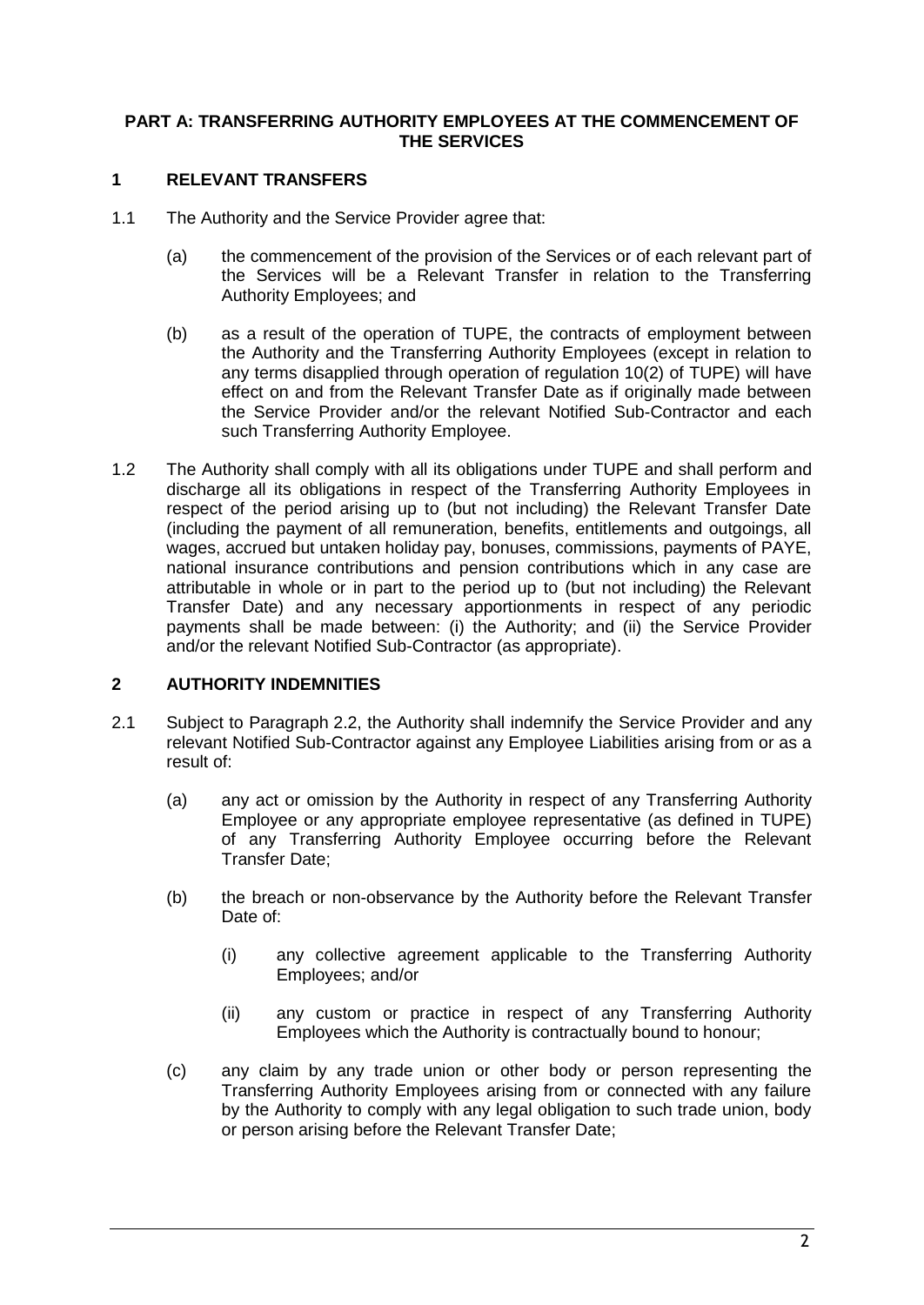- (d) any proceeding, claim or demand by HMRC or other statutory authority in respect of any financial obligation including, but not limited to, PAYE and primary and secondary national insurance contributions:
	- (i) in relation to any Transferring Authority Employee, to the extent that the proceeding, claim or demand by HMRC or other statutory authority relates to financial obligations arising before the Relevant Transfer Date; and
	- (ii) in relation to any employee who is not a Transferring Authority Employee and in respect of whom it is later alleged or determined that TUPE applied so as to transfer his/her employment from the Authority to the Service Provider and/or any Notified Sub-Contractor as appropriate, to the extent that the proceeding, claim or demand by the HMRC or other statutory authority relates to financial obligations arising before the Relevant Transfer Date.
- (e) a failure of the Authority to discharge, or procure the discharge of, all wages, salaries and all other benefits and all PAYE tax deductions and national insurance contributions relating to the Transferring Authority Employees arising before the Relevant Transfer Date;
- (f) any claim made by or in respect of any person employed or formerly employed by the Authority other than a Transferring Authority Employee for whom it is alleged the Service Provider and/or any Notified Sub-Contractor as appropriate may be liable by virtue of TUPE; and
- (g) any claim made by or in respect of a Transferring Authority Employee or any appropriate employee representative (as defined in TUPE) of any Transferring Authority Employee relating to any act or omission of the Authority in relation to its obligations under regulation 13 of TUPE, except to the extent that the liability arises from the failure by the Service Provider or any Sub-Contractor to comply with regulation 13(4) of TUPE.
- <span id="page-3-0"></span>2.2 The indemnities in Paragraph [2.1](#page-2-0) shall not apply to the extent that the Employee Liabilities arise or are attributable to an act or omission of the Service Provider or any Sub-Contractor (whether or not a Notified Sub-Contractor) whether occurring or having its origin before, on or after the Relevant Transfer Date including any Employee Liabilities:
	- (a) arising out of the resignation of any Transferring Authority Employee before the Relevant Transfer Date on account of substantial detrimental changes to his/her working conditions proposed by the Service Provider and/or any Sub-Contractor to occur in the period from (and including) the Relevant Transfer Date; or
	- (b) arising from the failure by the Service Provider or any Sub-Contractor to comply with its obligations under TUPE.
- <span id="page-3-1"></span>2.3 If any person who is not identified by the Authority as a Transferring Authority Employee claims, or it is determined in relation to any person who is not identified by the Authority as a Transferring Authority Employee, that his/her contract of employment has been transferred from the Authority to the Service Provider and/or any Notified Sub-Contractor pursuant to TUPE then: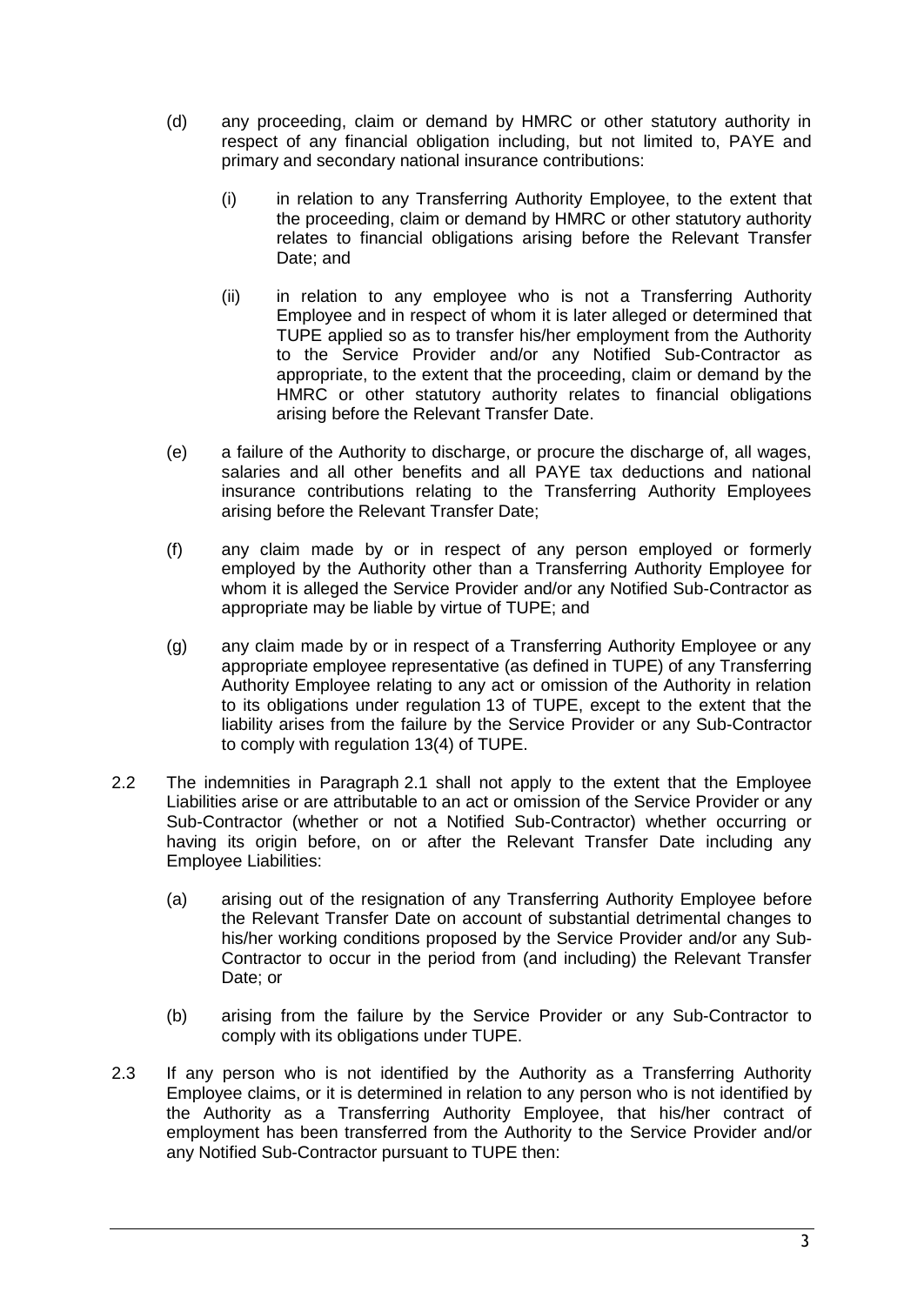- (a) the Service Provider shall, or shall procure that the Notified Sub-Contractor shall, within 5 Working Days of becoming aware of that fact, give notice in writing to the Authority; and
- <span id="page-4-0"></span>(b) the Authority may offer (or may procure that a third party may offer) employment to such person within 15 Working Days of receipt of the notification by the Service Provider and/or the relevant Notified Sub-Contractor, or take such other reasonable steps as the Authority considers appropriate to deal with the matter provided always that such steps are in compliance with Law.
- 2.4 If an offer referred to in Paragraph [2.3\(b\)](#page-4-0) is accepted, or if the situation has otherwise been resolved by the Authority, the Service Provider shall, or shall procure that the Notified Sub-Contractor shall, immediately release the person from his/her employment or alleged employment.
- <span id="page-4-1"></span>2.5 If by the end of the 15 Working Day period specified in Paragraph [2.3\(b\):](#page-4-0)
	- (a) no such offer of employment has been made;
	- (b) such offer has been made but not accepted; or
	- (c) the situation has not otherwise been resolved,

the Service Provider and/or the Notified Sub-Contractor may within 5 Working Days give notice to terminate the employment or alleged employment of such person.

- 2.6 Subject to the Service Provider and/or the relevant Notified Sub-Contractor acting in accordance with the provisions of Paragraphs [2.3](#page-3-1) to [2.5](#page-4-1) and in accordance with all applicable proper employment procedures set out in applicable Law, the Authority shall indemnify the Service Provider and/or the relevant Notified Sub-Contractor (as appropriate) against all Employee Liabilities arising out of the termination of employment pursuant to the provisions of Paragraph [2.5](#page-4-1) provided that the Service Provider takes, or procures that the relevant Notified Sub-Contractor takes, all reasonable steps to minimise any such Employee Liabilities.
- 2.7 The indemnity in Paragraph [2.6:](#page-14-0)
	- (a) shall not apply to:
		- (i) any claim for:
			- (A) discrimination, including on the grounds of sex, race, disability, age, gender reassignment, marriage or civil partnership, pregnancy and maternity or sexual orientation, religion or belief; or
			- (B) equal pay or compensation for less favourable treatment of part-time workers or fixed-term employees,

in any case in relation to any alleged act or omission of the Service Provider and/or any Sub-Contractor; or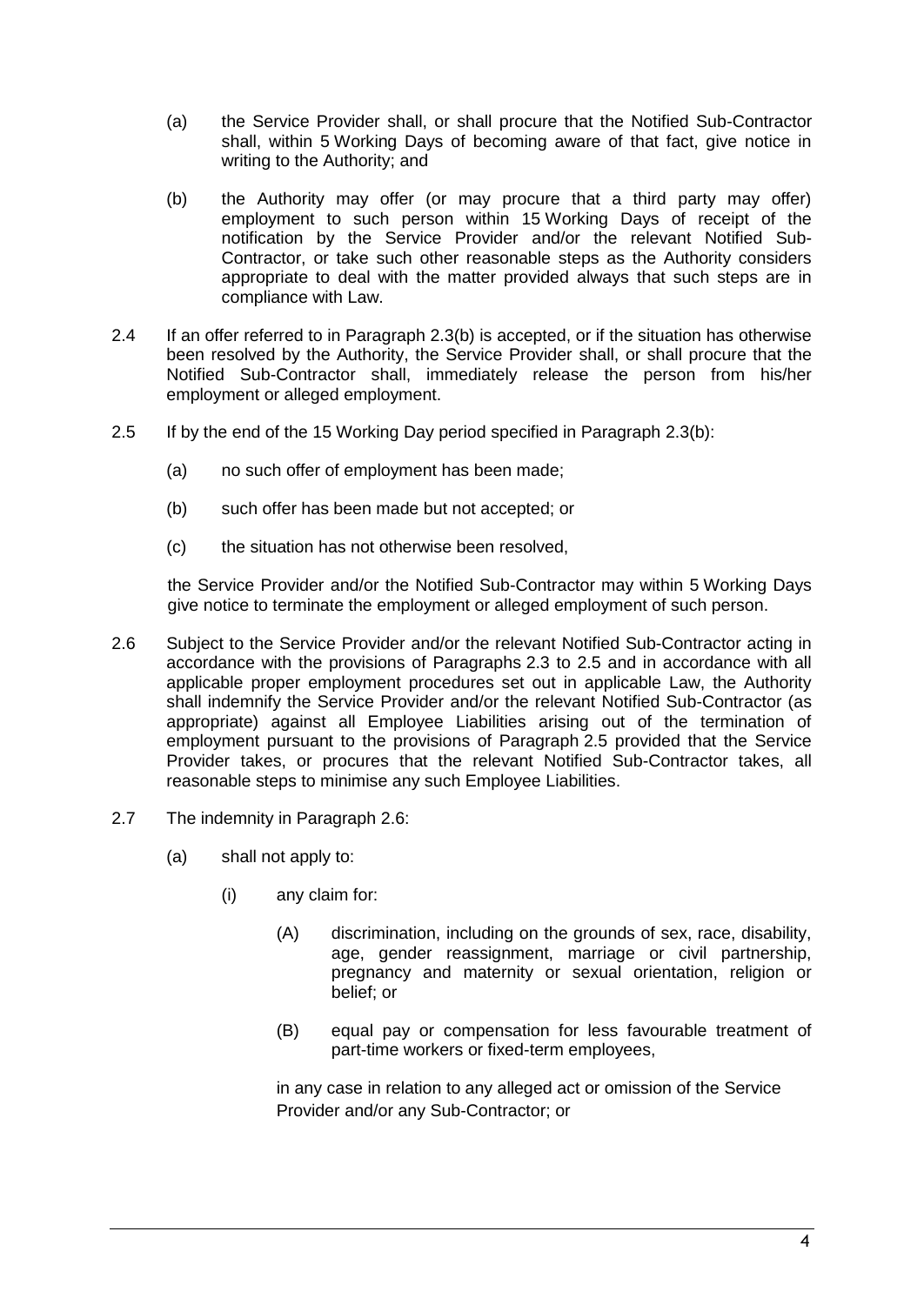- (ii) any claim that the termination of employment was unfair because the Service Provider and/or Notified Sub-Contractor neglected to follow a fair dismissal procedure; and
- (b) shall apply only where the notification referred to in Paragraph [2.3\(](#page-14-1)a) is made by the Service Provider and/or the relevant Notified Sub-Contractor (as appropriate) to the Authority within 6 months of the Commencement Date.
- <span id="page-5-0"></span>2.8 If any such person as is referred to in Paragraph [2.3](#page-3-1) is neither re-employed by the Authority nor dismissed by the Service Provider and/or the relevant Notified Sub-Contractor within the time scales set out in Paragraph [2.5](#page-4-1) such person shall be treated as having transferred to the Service Provider and/or the relevant Notified Sub-Contractor and the Service Provider shall, or shall procure that the relevant Notified Sub-Contractor shall, comply with such obligations as may be imposed upon it under applicable Law.

### **3 SERVICE PROVIDER INDEMNITIES AND OBLIGATIONS**

- <span id="page-5-1"></span>3.1 Subject to Paragraph [3.2,](#page-6-0) the Service Provider shall indemnify the Authority against any Employee Liabilities arising from or as a result of:
	- (a) any act or omission by the Service Provider or any Sub-Contractor in respect of any Transferring Authority Employee or any appropriate employee representative (as defined in TUPE) of any Transferring Authority Employee whether occurring before, on or after the Relevant Transfer Date;
	- (b) the breach or non-observance by the Service Provider or any Sub-Contractor on or after the Relevant Transfer Date of:
		- (i) any collective agreement applicable to the Transferring Authority Employees; and/or
		- (ii) any custom or practice in respect of any Transferring Authority Employees which the Service Provider or any Sub-Contractor is contractually bound to honour;
	- (c) any claim by any trade union or other body or person representing any Transferring Authority Employees arising from or connected with any failure by the Service Provider or any Sub-Contractor to comply with any legal obligation to such trade union, body or person arising on or after the Relevant Transfer Date;
	- (d) any proposal by the Service Provider or a Sub-Contractor made before the Relevant Transfer Date to make changes to the terms and conditions of employment or working conditions of any Transferring Authority Employees to their material detriment on or after their transfer to the Service Provider or the relevant Sub-Contractor (as the case may be) on the Relevant Transfer Date, or to change the terms and conditions of employment or working conditions of any person who would have been a Transferring Authority Employee but for their resignation (or decision to treat their employment as terminated under regulation 4(9) of TUPE) before the Relevant Transfer Date as a result of or for a reason connected to such proposed changes;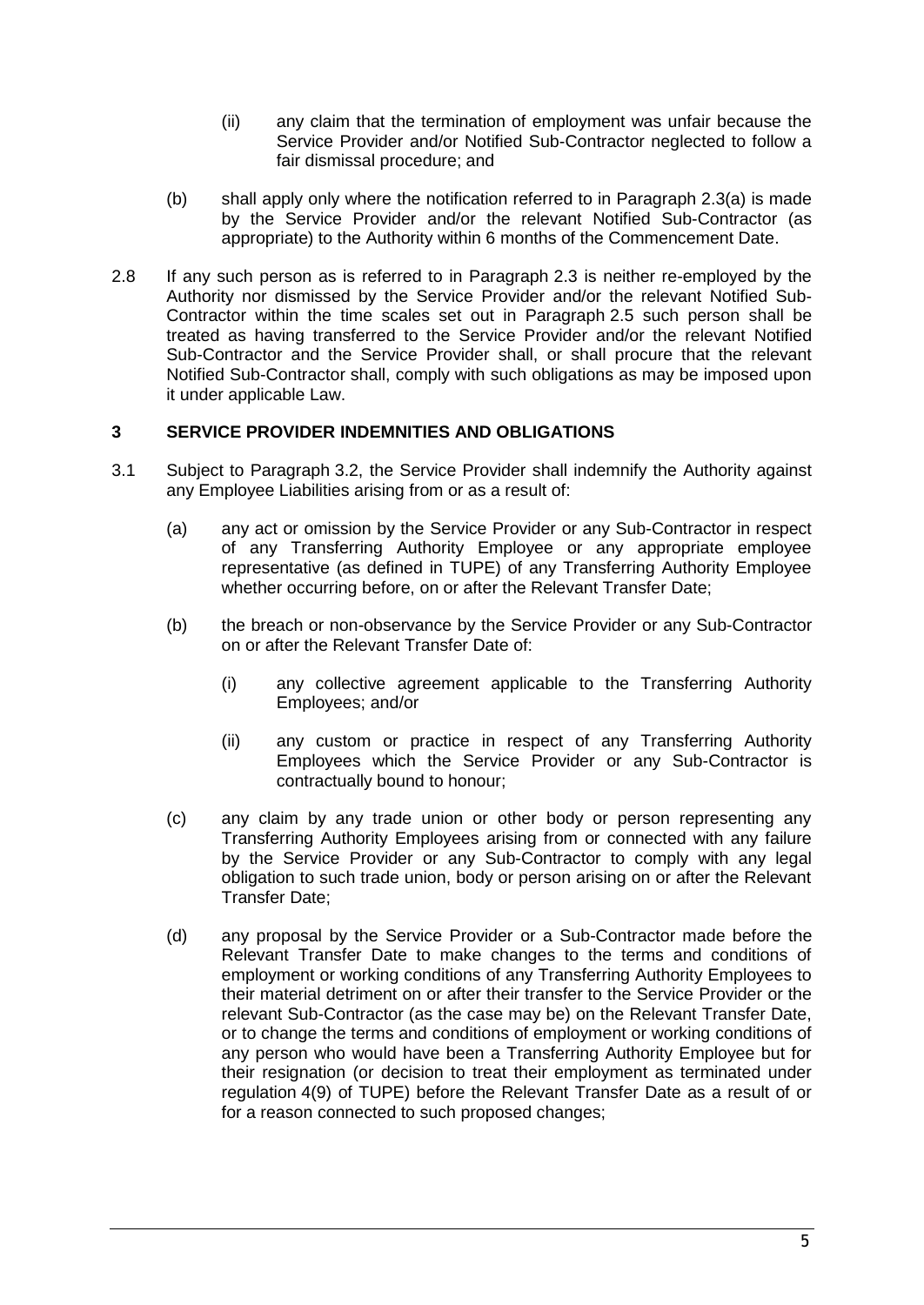- (e) any statement communicated to or action undertaken by the Service Provider or any Sub-Contractor to, or in respect of, any Transferring Authority Employee before the Relevant Transfer Date regarding the Relevant Transfer which has not been agreed in advance with the Authority in writing;
- (f) any proceeding, claim or demand by HMRC or other statutory authority in respect of any financial obligation including, but not limited to, PAYE and primary and secondary national insurance contributions:
	- (i) in relation to any Transferring Authority Employee, to the extent that the proceeding, claim or demand by HMRC or other statutory authority relates to financial obligations arising on or after the Relevant Transfer Date; and
	- (ii) in relation to any employee who is not a Transferring Authority Employee, and in respect of whom it is later alleged or determined that TUPE applied so as to transfer his/her employment from the Authority to the Service Provider or a Sub-Contractor, to the extent that the proceeding, claim or demand by HMRC or other statutory authority relates to financial obligations arising on or after the Relevant Transfer Date;
- (g) a failure of the Service Provider or any Sub-Contractor to discharge or procure the discharge of all wages, salaries and all other benefits and all PAYE tax deductions and national insurance contributions relating to the Transferring Authority Employees in respect of the period from (and including) the Relevant Transfer Date;
- (h) any claim made by or in respect of a Transferring Authority Employee or any appropriate employee representative (as defined in TUPE) of any Transferring Authority Employee relating to any act or omission of the Service Provider or any Sub-Contractor in relation to their obligations under regulation 13 of TUPE, except to the extent that the liability arises from the Authority's failure to comply with its obligations under regulation 13 of TUPE; and
- (i) a failure by the Service Provider or any Sub-Contractor to comply with its obligations under Paragraph [2.8](#page-5-0) above.
- <span id="page-6-0"></span>3.2 The indemnities in Paragraph [3.1](#page-5-1) shall not apply to the extent that the Employee Liabilities arise or are attributable to an act or omission of the Authority whether occurring or having its origin before, on or after the Relevant Transfer Date including, without limitation, any Employee Liabilities arising from the Authority's failure to comply with its obligations under TUPE.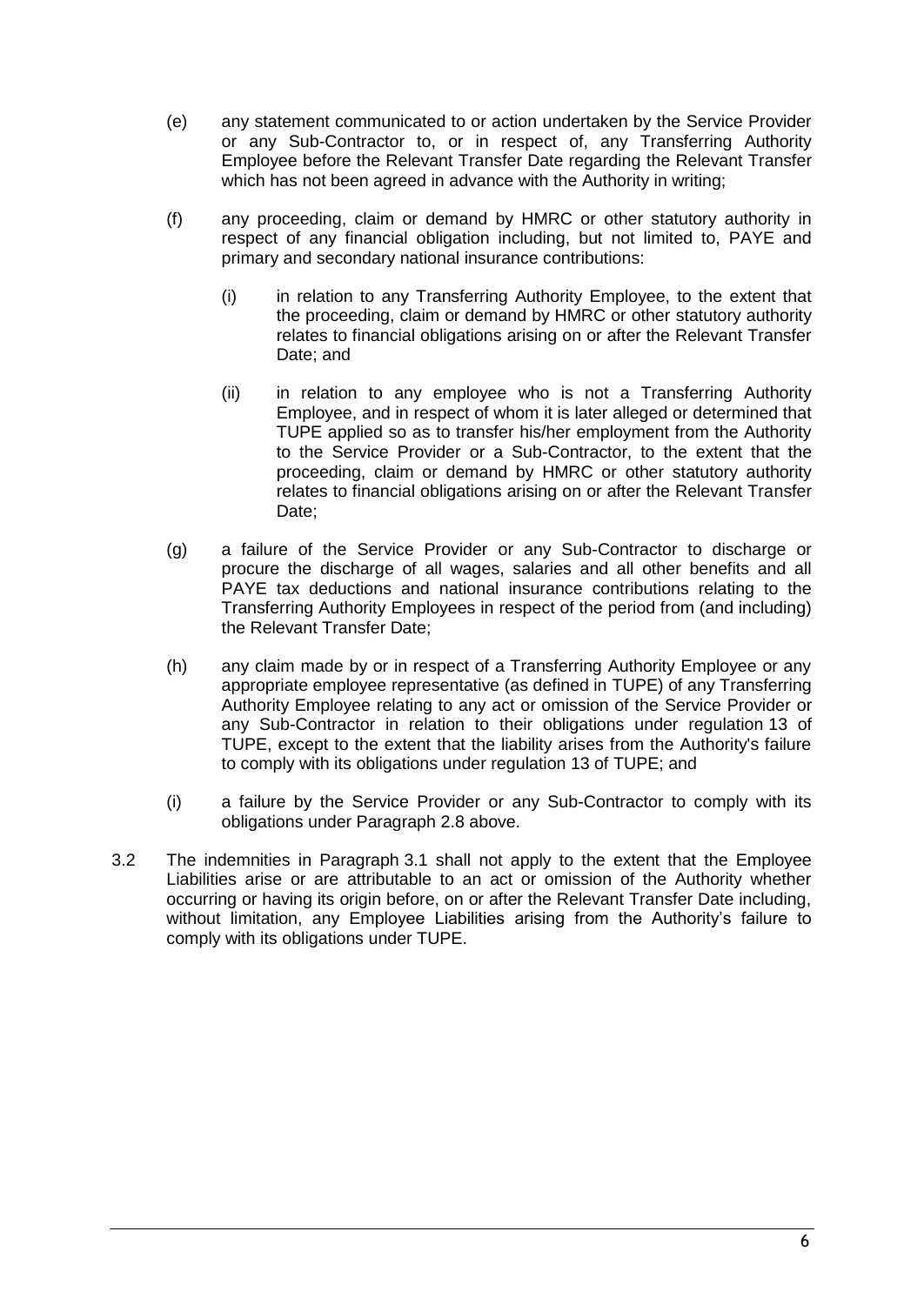3.3 The Service Provider shall comply, and shall procure that each Sub-Contractor shall comply, with all its obligations under TUPE (including its obligation to inform and consult in accordance with regulation 13 of TUPE) and shall perform and discharge, and shall procure that each Sub-Contractor shall perform and discharge, all its obligations in respect of the Transferring Authority Employees, from (and including) the Relevant Transfer Date (including the payment of all remuneration, benefits, entitlements and outgoings, all wages, accrued but untaken holiday pay, bonuses, commissions, payments of PAYE, national insurance contributions and pension contributions and any other sums due under the Admission Agreement which in any case are attributable in whole or in part to the period from and including the Relevant Transfer Date) and any necessary apportionments in respect of any periodic payments shall be made between the Authority and the Service Provider.

### **4 INFORMATION**

The Service Provider shall, and shall procure that each Sub-Contractor shall, promptly provide to the Authority in writing such information as is necessary to enable the Authority to carry out its duties under regulation 13 of TUPE. The Authority shall promptly provide to the Service Provider and each Notified Sub-Contractor in writing such information as is necessary to enable the Service Provider and each Notified Sub-Contractor to carry out their respective duties under regulation 13 of TUPE.

### **5 PRINCIPLES OF GOOD EMPLOYMENT PRACTICE**

- <span id="page-7-0"></span>5.1 The Parties agree that the Principles of Good Employment Practice issued by the Cabinet Office in December 2010 apply to the treatment by the Service Provider of employees whose employment begins after the Relevant Transfer Date, and the Service Provider undertakes to treat such employees in accordance with the provisions of the Principles of Good Employment Practice.
- <span id="page-7-1"></span>5.2 The Service Provider shall, and shall procure that each Sub-Contractor shall, comply with any requirement notified to it by the Authority relating to pensions in respect of any Transferring Authority Employee as set down in:
	- (a) the Cabinet Office Statement of Practice on Staff Transfers in the Public Sector of January 2000, revised 2007;
	- (b) HM Treasury's guidance "Staff Transfers from Central Government: A Fair Deal for Staff Pensions of 1999;
	- (c) HM Treasury's guidance "Fair deal for staff pensions: procurement of Bulk Transfer Agreements and Related Issues" of June 2004; and/or
	- (d) the New Fair Deal.
- 5.3 Any changes embodied in any statement of practice, paper or other guidance that replaces any of the documentation referred to in Paragraphs [5.1](#page-7-0) or [5.2](#page-7-1) shall be agreed in accordance with the CCN.

### **6 PENSIONS**

The Service Provider shall, and/or shall procure that each of its Sub-Contractors shall, comply with the pensions provisions in the following Annex.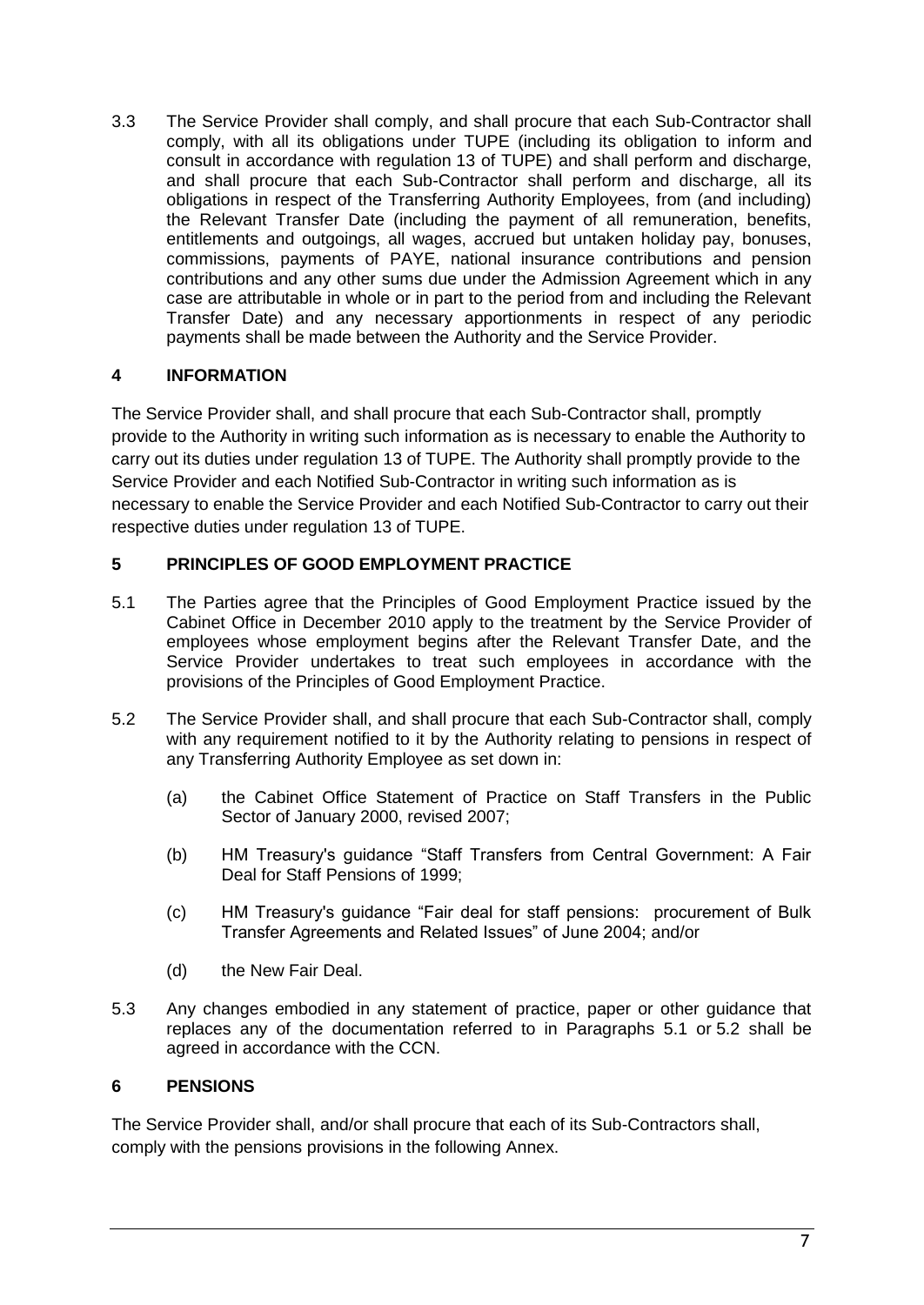### **ANNEX TO PART A: PENSIONS**

### **1 PARTICIPATION**

- <span id="page-8-0"></span>**1.1** The Service Provider undertakes to enter into the Admission Agreement.
- 1.2 The Service Provider and the Authority undertake to do all such things and execute any documents (including the Admission Agreement) as may be required to enable the Service Provider to participate in the Schemes in respect of the Fair Deal Employees;
- <span id="page-8-1"></span>1.3 The Service Provider and the Authority agree:
	- (a) that the arrangements under Paragraph [1.1](#page-8-0) of this Annex include the body responsible for the Schemes notifying the Authority if the Service Provider breaches any obligations it has under the Admission Agreement;
	- (b) notwithstanding sub-paragraph [1.3\(a\)](#page-8-1) of this Annex, the Service Provider shall notify the Authority in the event that it breaches any obligations it has under the Admission Agreement and when it intends to remedy such breaches; and
	- (c) that the Authority shall be entitled to terminate this Agreement in the event that the Service Provider:
		- (i) commits an irremediable breach of the Admission Agreement; or
		- (ii) commits a breach of the Admission Agreement which, where capable of remedy, it fails to remedy within a reasonable time and in any event within 28 days of the date of a notice giving particulars of the breach and requiring the Service Provider to remedy it.
- 1.4 The Service Provider shall bear its own costs and all costs that the Authority reasonably incurs in connection with the negotiation, preparation and execution of documents to facilitate the Service Provider participating in the Schemes, including without limitation MyCSP's on-boarding costs.

### **2 FUTURE SERVICE BENEFITS**

2.1 The Service Provider shall procure that the Fair Deal Employees, shall be either admitted into, or offered continued membership of, the relevant section of the Schemes that they currently contribute to, or were eligible to join immediately prior to the Relevant Transfer Date and the Service Provider shall procure that the Fair Deal Employees continue to accrue benefits in accordance with the provisions governing the relevant section of Schemes for service from (and including) the Relevant Transfer Date.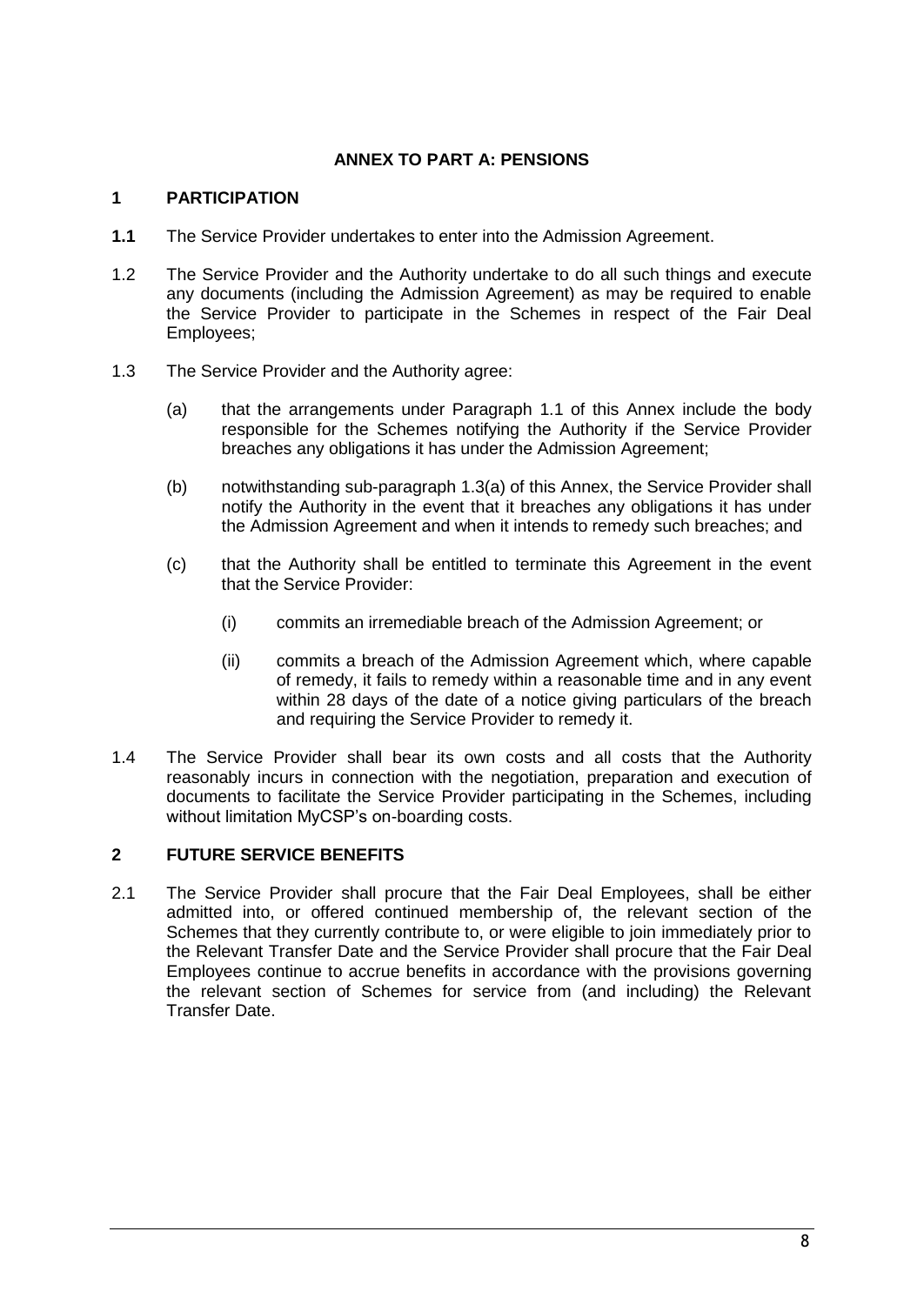- <span id="page-9-0"></span>2.2 The Service Provider undertakes that should it cease to participate in the Schemes for whatever reason at a time when it has Eligible Employees, that it will, at no extra cost to the Authority, provide to any Fair Deal Employee who immediately prior to such cessation remained an Eligible Employee with access to an occupational pension scheme certified by the Government Actuary's Department or any actuary nominated by the Authority in accordance with relevant guidance produced by the Government Actuary's Department as providing benefits which are broadly comparable to those provided by the Schemes on the date the Eligible Employees ceased to participate in the Schemes.
- 2.3 The Parties acknowledge that the Civil Service Compensation Scheme and the Civil Service Injury Benefit Scheme (established pursuant to section 1 of the Superannuation Act 1972) are not covered by the protection of New Fair Deal.

### **3 FUNDING**

- 3.1 The Service Provider undertakes to pay to the Schemes all such amounts as are due under the Admission Agreement and shall deduct and pay to the Schemes such employee contributions as are required by the Schemes.
- 3.2 The Service Provider shall indemnify and keep indemnified the Authority on demand against any claim by, payment to, or loss incurred by, the Schemes in respect of the failure to account to the Schemes for payments received and the non-payment or the late payment of any sum payable by the Service Provider to or in respect of the Schemes.

### **4 PROVISION OF INFORMATION**

The Service Provider and the Authority respectively undertake to each other:

- (a) to provide all information which the other Party may reasonably request concerning matters (i) referred to in this Annex and (ii) set out in the Admission Agreement, and to supply the information as expeditiously as possible; and
- (b) not to issue any announcements to the Fair Deal Employees prior to the Relevant Transfer Date concerning the matters stated in this Annex without the consent in writing of the other Party (not to be unreasonably withheld or delayed).

### **5 INDEMNITY**

The Service Provider undertakes to the Authority to indemnify and keep indemnified the Authority on demand from and against all and any Losses whatsoever arising out of or in connection with any liability towards the Fair Deal Employees arising in respect of service on or after the Relevant Transfer Date which relate to the payment of benefits under and/or participation in an occupational pension scheme (within the meaning provided for in section 1 of the Pension Schemes Act 1993) or the Schemes.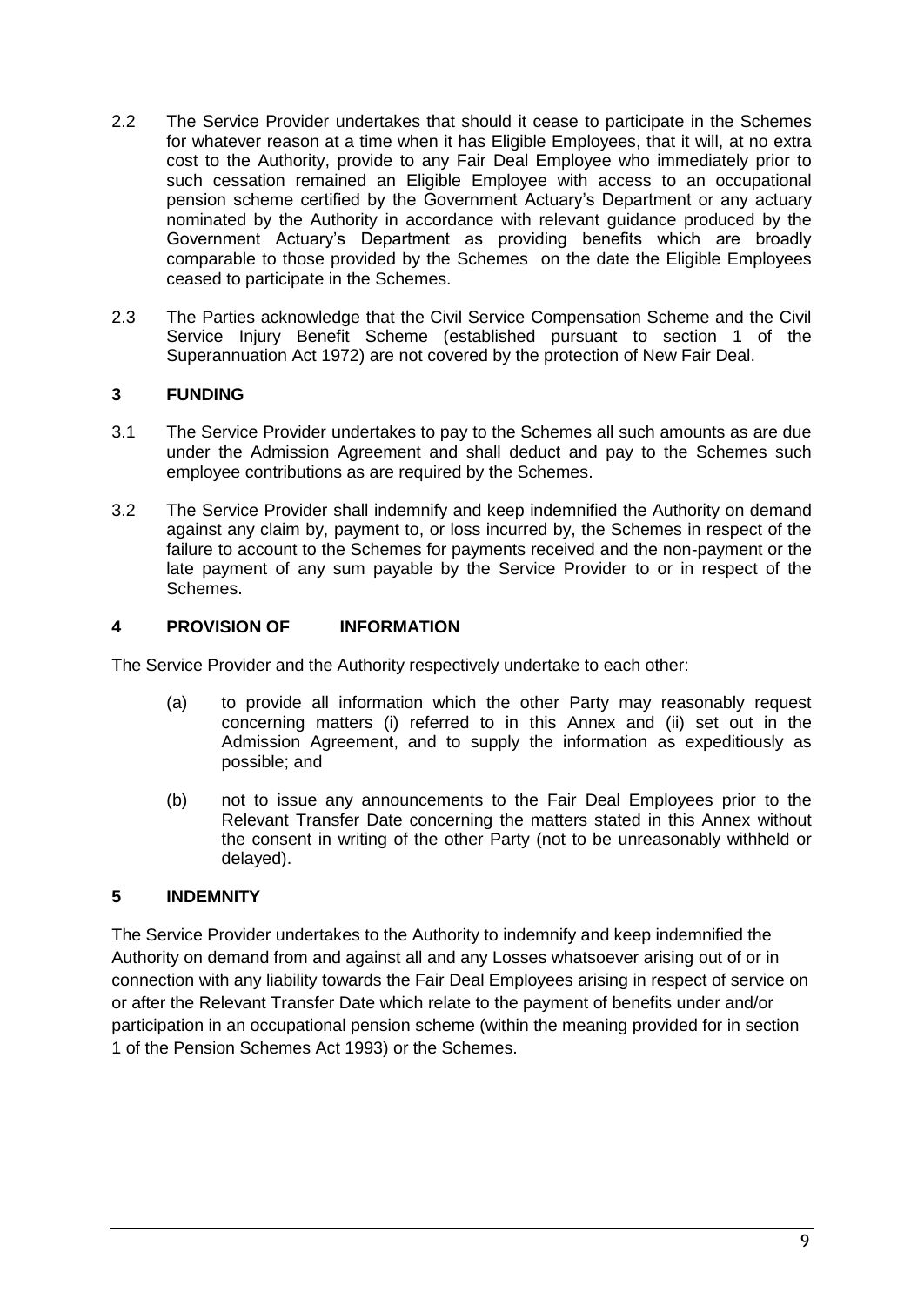### **6 EMPLOYER OBLIGATION**

The Service Provider shall comply with the requirements of Part 1 of the Pensions Act 2008, section 258 of the Pensions Act 2004 and the Transfer of Employment (Pension Protection) Regulations 2005 for all transferring staff.

### **7 SUBSEQUENT TRANSFERS**

The Service Provider shall:

- (a) not adversely affect pension rights accrued by any Fair Deal Employee in the period ending on the date of the Service Transfer Date;
- (b) provide all such co-operation and assistance as the Schemes and the Replacement Service Provider and/or the Authority may reasonably require to enable the Replacement Service Provider to participate in the Schemes in respect of any Eligible Employee and to give effect to any transfer of accrued rights required as part of participation under New Fair Deal; and
- (c) for the period either
	- (i) after notice (for whatever reason) is given, in accordance with the other provisions of this Agreement, to terminate the Agreement or any part of the Services; or
	- (ii) after the date which is two (2) years prior to the date of expiry of this Agreement,

ensure that no change is made to pension, retirement and death benefits provided for or in respect of any person who will transfer to the Replacement Service Provider or the Authority, no category of earnings which were not previously pensionable are made pensionable and the contributions (if any) payable by such employees are not reduced without (in any case) the prior approval of the Authority (such approval not to be unreasonably withheld). Save that this sub-paragraph shall not apply to any change made as a consequence of participation in an Admission Agreement.

### <span id="page-10-0"></span>**8 Bulk Transfer**

Where the Service Provider has set up a broadly comparable pension scheme in accordance with the provisions of paragraph [2.2](#page-9-0) above of this Annex, the Service Provider agrees to:

- (a) fully fund any such broadly comparable pension scheme in accordance with the funding requirements set by that broadly comparable pension scheme's actuary or by the Government Actuary's Department;
- (b) instruct any such broadly comparable pension scheme's actuary to, and to provide all such co-operation and assistance in respect of any such broadly comparable pension scheme as the Replacement Service Provider and/or the Authority may reasonably require, to enable the Replacement Service Provider to participate in the Schemes in respect of any Fair Deal Employee that remain eligible for New Fair Deal protection following a Service Transfer;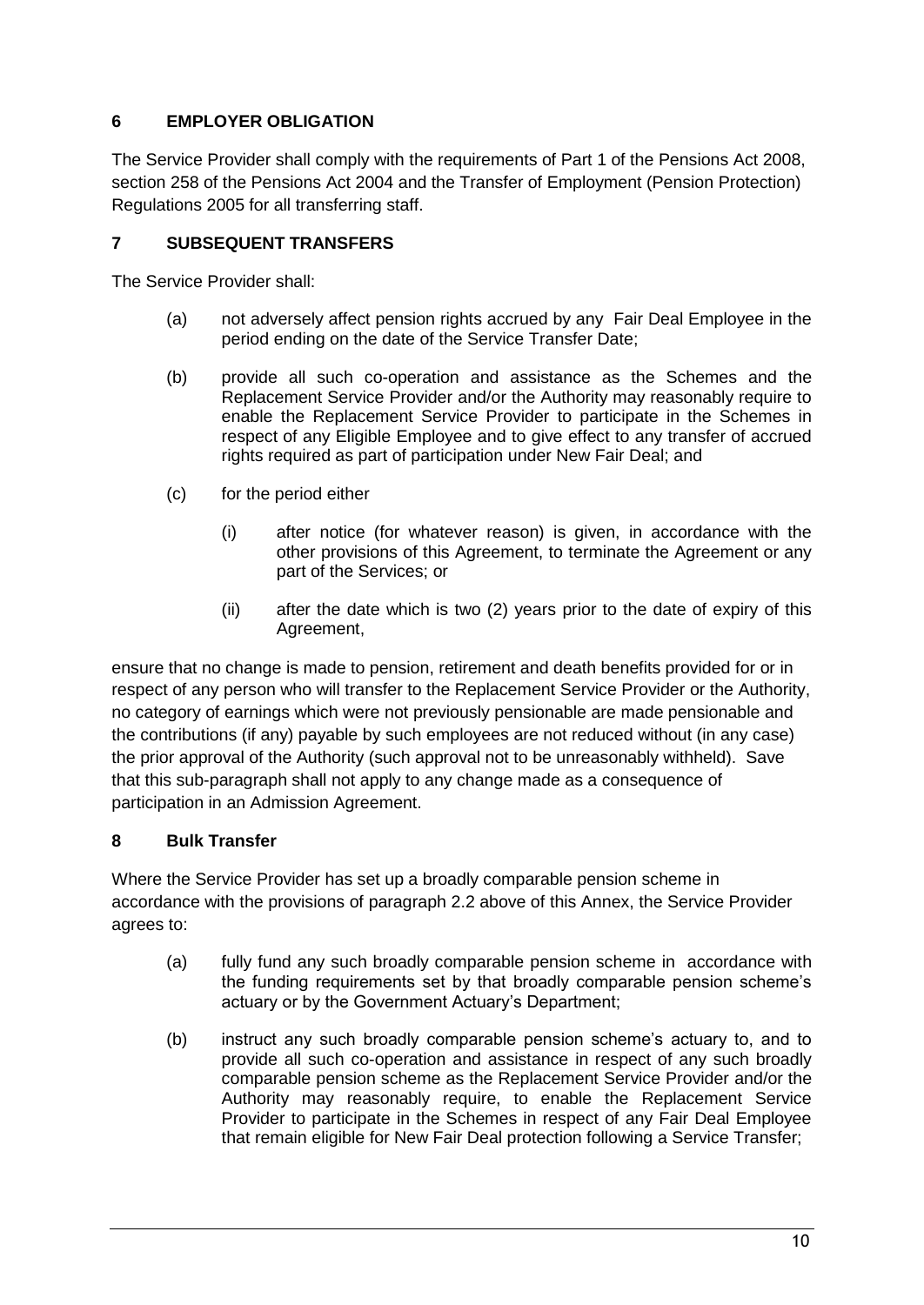- <span id="page-11-0"></span>(c) allow, in respect of any Fair Deal Employee that remains eligible for New Fair Deal protection, following a Service Transfer, the bulk transfer of past service from any such broadly comparable pension scheme into the Schemes on a day for day service basis and to give effect to any transfer of accrued rights required as part of participation under New Fair Deal, for the avoidance of doubt should the amount offered by the broadly comparable pension scheme be less than the amount required by the Schemes to fund day for day service (**"the Shortfall"**), the Service Provider agrees to pay the Shortfall to the Schemes;
- (d) indemnify the Authority on demand for any failure to pay the Shortfall as required under Paragraph [8](#page-10-0)[\(c\)](#page-11-0) above.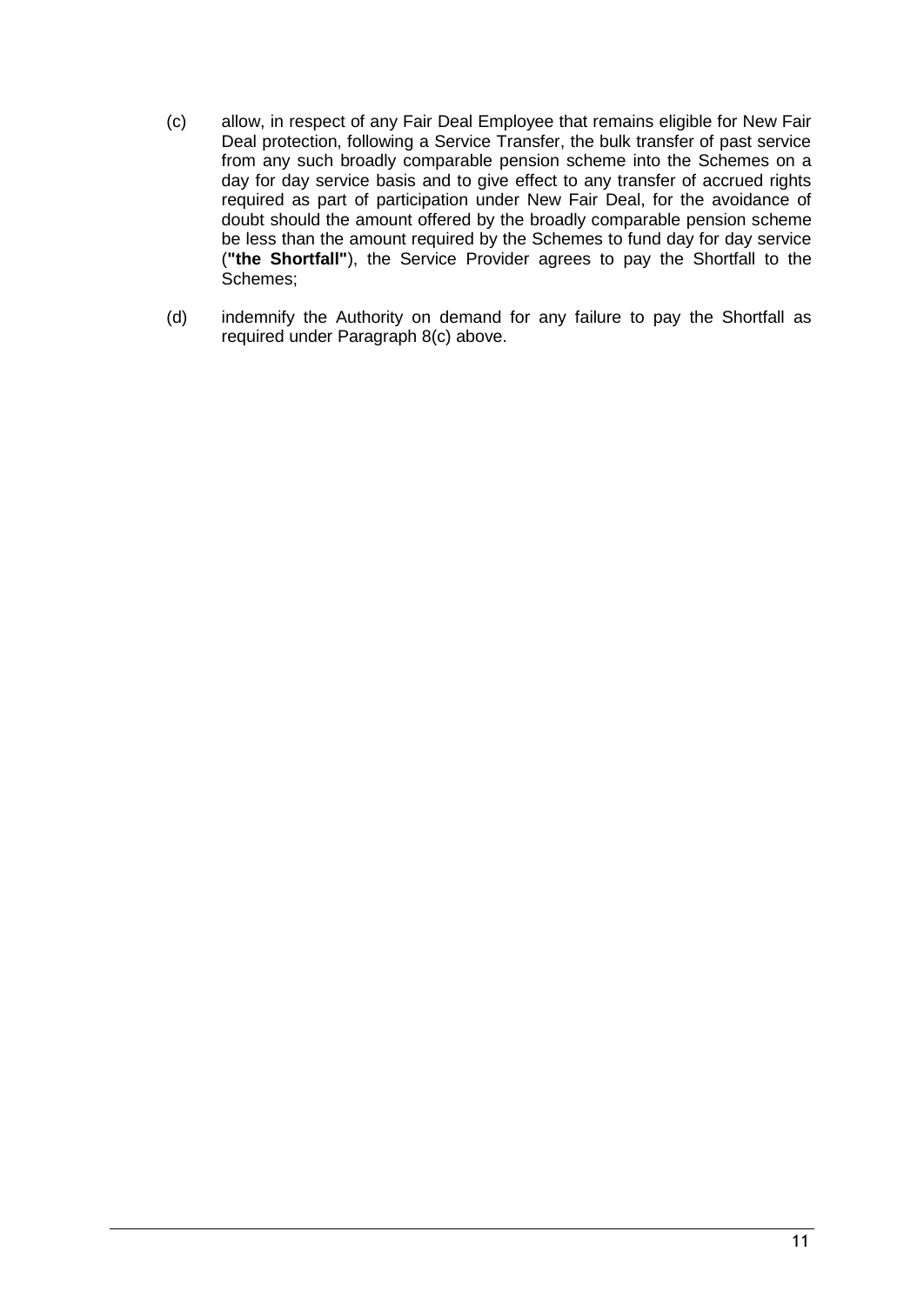#### <span id="page-12-0"></span>**PART B: TRANSFERRING FORMER SERVICE PROVIDER EMPLOYEES AT COMMENCEMENT OF SERVICES**

### **1 RELEVANT TRANSFERS**

- 1.1 The Authority and the Service Provider agree that:
	- (a) the commencement of the provision of the Services or of any relevant part of the Services will be a Relevant Transfer in relation to the Transferring Former Service Provider Employees; and
	- (b) as a result of the operation of TUPE, the contracts of employment between each Former Service Provider and the Transferring Former Service Provider Employees (except in relation to any terms disapplied through the operation of regulation 10(2) of TUPE) shall have effect on and from the Relevant Transfer Date as if originally made between the Service Provider and/or the relevant Notified Sub-Contractor and each such Transferring Former Service Provider Employee.
- 1.2 The Authority shall procure that each Former Service Provider shall comply with all its obligations under TUPE and shall perform and discharge all its obligations in respect of all the Transferring Former Service Provider Employees in respect of the period up to (but not including) the Relevant Transfer Date (including the payment of all remuneration, benefits, entitlements and outgoings, all wages, accrued but untaken holiday pay, bonuses, commissions, payments of PAYE, national insurance contributions and pension contributions which in any case are attributable in whole or in part in respect of the period up to (but not including) the Relevant Transfer Date) and the Service Provider shall make, and the Authority shall procure that each Former Service Provider makes, any necessary apportionments in respect of any periodic payments.

### **2 FORMER SERVICE PROVIDER INDEMNITIES**

- 2.1 Subject to Paragraph [2.2,](#page-13-0) the Authority shall procure that each Former Service Provider shall indemnify the Service Provider and any relevant Notified Sub-Contractor against any Employee Liabilities arising from or as a result of:
	- (a) any act or omission by the Former Service Provider in respect of any Transferring Former Service Provider Employee or any appropriate employee representative (as defined in TUPE) of any Transferring Former Service Provider Employee arising before the Relevant Transfer Date;
	- (b) the breach or non-observance by the Former Service Provider arising before the Relevant Transfer Date of:
		- (i) any collective agreement applicable to the Transferring Former Service Provider Employees; and/or
		- (ii) any custom or practice in respect of any Transferring Former Service Provider Employees which the Former Service Provider is contractually bound to honour;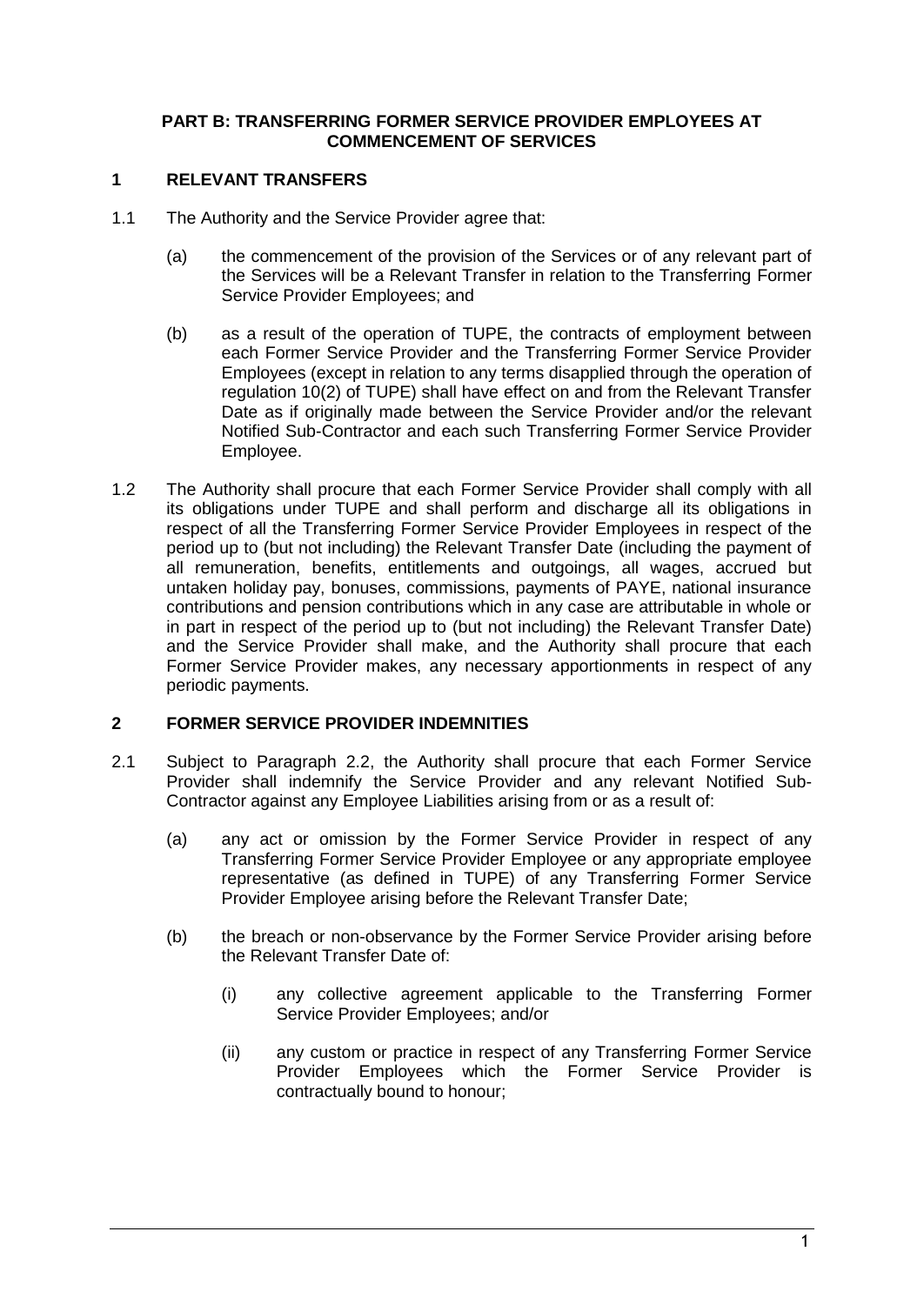- (c) any proceeding, claim or demand by HMRC or other statutory authority in respect of any financial obligation including, but not limited to, PAYE and primary and secondary national insurance contributions:
	- (i) in relation to any Transferring Former Service Provider Employee, to the extent that the proceeding, claim or demand by HMRC or other statutory authority relates to financial obligations arising before the Relevant Transfer Date; and
	- (ii) in relation to any employee who is not a Transferring Former Service Provider Employee and in respect of whom it is later alleged or determined that TUPE applied so as to transfer his/her employment from the Former Service Provider to the Service Provider and/or any Notified Sub-Contractor as appropriate, to the extent that the proceeding, claim or demand by HMRC or other statutory authority relates to financial obligations in respect of the period to (but excluding) the Relevant Transfer Date;
- (d) a failure of the Former Service Provider to discharge or procure the discharge of all wages, salaries and all other benefits and all PAYE tax deductions and national insurance contributions relating to the Transferring Former Service Provider Employees in respect of the period to (but excluding) the Relevant Transfer Date;
- (e) any claim made by or in respect of any person employed or formerly employed by the Former Service Provider other than a Transferring Former Service Provider Employee for whom it is alleged the Service Provider and/or any Notified Sub-Contractor as appropriate may be liable by virtue of this Agreement and/or TUPE; and
- (f) any claim made by or in respect of a Transferring Former Service Provider Employee or any appropriate employee representative (as defined in TUPE) of any Transferring Former Service Provider Employee relating to any act or omission of the Former Service Provider in relation to its obligations under regulation 13 of TUPE, except to the extent that the liability arises from the failure by the Service Provider or any Sub-Contractor to comply with regulation 13(4) of TUPE.
- <span id="page-13-0"></span>2.2 The indemnities in Paragraph [2.1](#page-2-0) shall not apply to the extent that the Employee Liabilities arise or are attributable to an act or omission of the Service Provider or any Sub-Contractor whether occurring or having its origin before, on or after the Relevant Transfer Date including, without limitation, any Employee Liabilities:
	- (a) arising out of the resignation of any Transferring Former Service Provider Employee before the Relevant Transfer Date on account of substantial detrimental changes to his/her working conditions proposed by the Service Provider or any Sub-Contractor to occur in the period from (and including) the Relevant Transfer Date; or
	- (b) arising from the failure by the Service Provider and/or any Sub-Contractor to comply with its obligations under TUPE.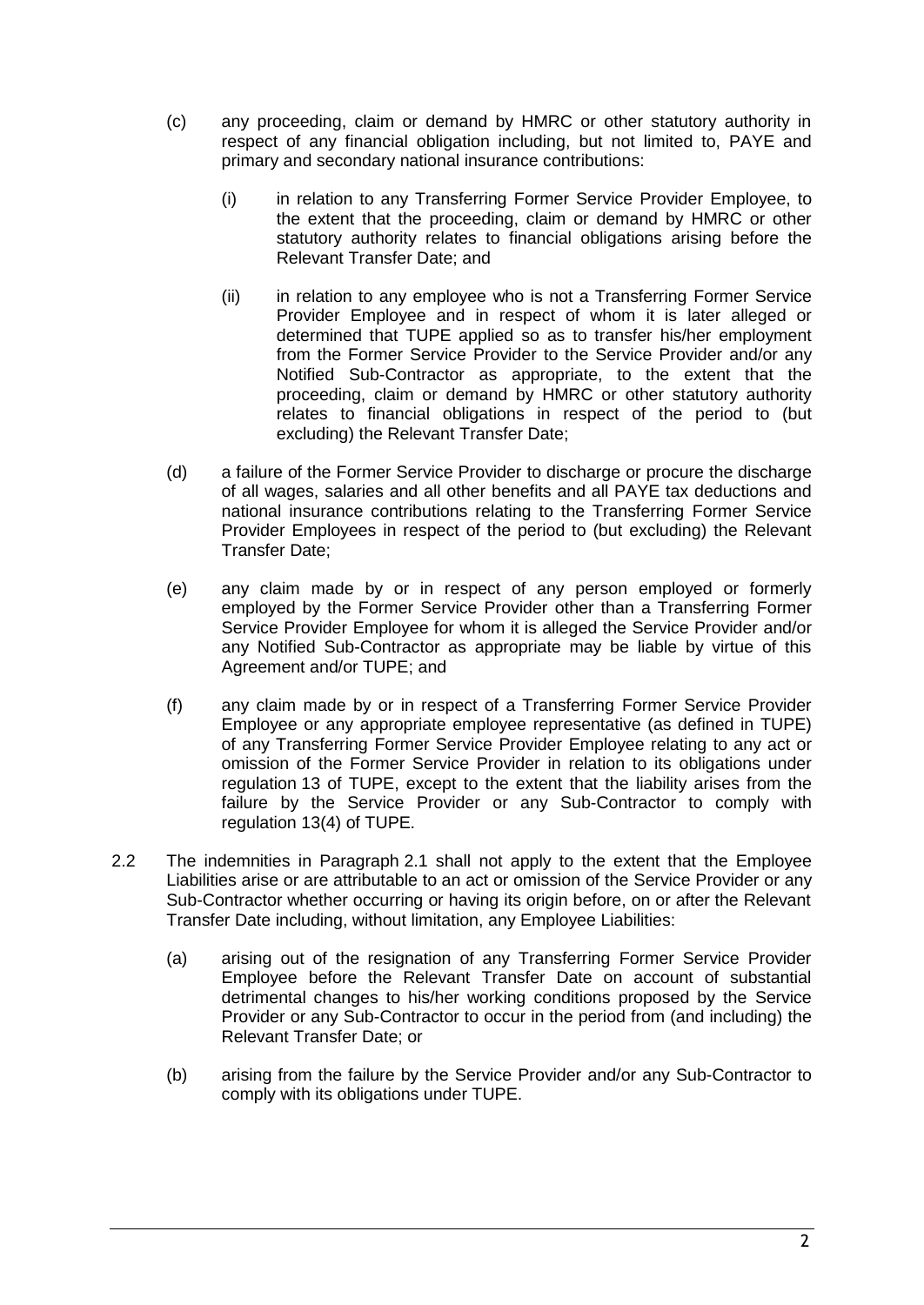- <span id="page-14-1"></span>2.3 If any person who is not identified by the Authority as a Transferring Former Service Provider Employee claims, or it is determined in relation to any person who is not identified by the Authority as a Transferring Former Service Provider Employee, that his/her contract of employment has been transferred from a Former Service Provider to the Service Provider and/or any Notified Sub-Contractor pursuant to TUPE then:
	- (a) the Service Provider shall, or shall procure that the Notified Sub-Contractor shall, within 5 Working Days of becoming aware of that fact, give notice in writing to the Authority and, where required by the Authority, to the Former Service Provider; and
	- (b) the Former Service Provider may offer (or may procure that a third party may offer) employment to such person within 15 Working Days of the notification by the Service Provider and/or the Notified Sub-Contractor or take such other reasonable steps as the Former Service Provider considers appropriate to deal with the matter provided always that such steps are in compliance with applicable Law.
- 2.4 If an offer referred to in Paragraph [2.3\(](#page-14-1)b) is accepted, or if the situation has otherwise been resolved by the Former Service Provider and/or the Authority, the Service Provider shall, or shall procure that the Notified Sub-Contractor shall, immediately release the person from his/her employment or alleged employment.
- <span id="page-14-2"></span>2.5 If by the end of the 15 Working Day period specified in Paragraph [2.3\(](#page-14-1)b):
	- (a) no such offer of employment has been made;
	- (b) such offer has been made but not accepted; or
	- (c) the situation has not otherwise been resolved,

the Service Provider and/or the relevant Notified Sub-Contractor may within 5 Working Days give notice to terminate the employment or alleged employment of such person.

- <span id="page-14-0"></span>2.6 Subject to the Service Provider and/or the relevant Notified Sub-Contractor acting in accordance with the provisions of Paragraphs [2.3](#page-3-1) to [2.5](#page-4-1) and in accordance with all applicable proper employment procedures set out in Law, the Authority shall procure that the Former Service Provider indemnifies the Service Provider and/or the relevant Notified Sub-Contractor (as appropriate) against all Employee Liabilities arising out of the termination of employment pursuant to the provisions of Paragraph [2.5](#page-4-1) provided that the Service Provider takes, or shall procure that the relevant Notified Sub-Contractor takes, all reasonable steps to minimise any such Employee Liabilities.
- 2.7 The indemnity in Paragraph [2.6:](#page-14-0)
	- (a) shall not apply to:
		- (i) any claim for:
			- (A) discrimination, including on the grounds of sex, race, disability, age, gender reassignment, marriage or civil partnership, pregnancy and maternity or sexual orientation, religion or belief; or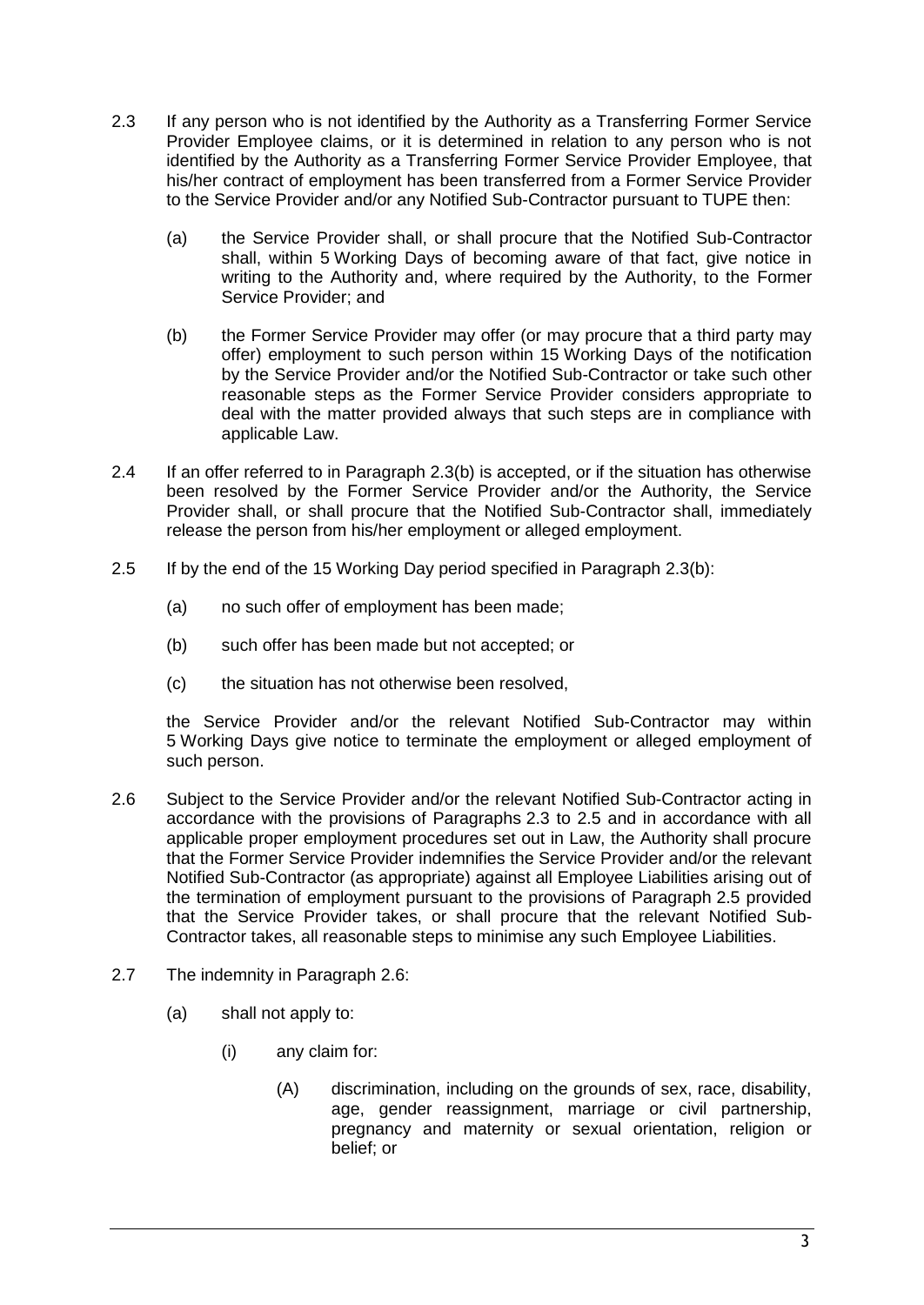(B) equal pay or compensation for less favourable treatment of part-time workers or fixed-term employees,

in any case in relation to any alleged act or omission of the Service Provider and/or any Sub-Contractor; or

- (ii) any claim that the termination of employment was unfair because the Service Provider and/or Notified Sub-Contractor neglected to follow a fair dismissal procedure; and
- (b) shall apply only where the notification referred to in Paragraph [2.3\(](#page-14-1)a) is made by the Service Provider and/or the relevant Notified Sub-Contractor (as appropriate) to the Authority and, if applicable, the Former Service Provider, within 6 months of the Commencement Date.
- 2.8 If any such person as is described in Paragraph [2.3](#page-14-1) is neither re-employed by the Former Service Provider nor dismissed by the Service Provider and/or the relevant Notified Sub-Contractor within the time scales set out in Paragraph [2.5,](#page-14-2) such person shall be treated as having transferred to the Service Provider or the relevant Notified Sub-Contractor and the Service Provider shall, or shall procure that the relevant Notified Sub-Contractor shall, comply with such obligations as may be imposed upon it under the Law.

### **3 SERVICE PROVIDER INDEMNITIES AND OBLIGATIONS**

- 3.1 Subject to Paragraph [3.2,](#page-17-0) the Service Provider shall indemnify the Authority and/or the Former Service Provider against any Employee Liabilities arising from or as a result of:
	- (a) any act or omission by the Service Provider or any Sub-Contractor in respect of any Transferring Former Service Provider Employee or any appropriate employee representative (as defined in TUPE) of any Transferring Former Service Provider Employee whether occurring before, on or after the Relevant Transfer Date;
	- (b) the breach or non-observance by the Service Provider or any Sub-Contractor on or after the Relevant Transfer Date of:
		- (i) any collective agreement applicable to the Transferring Former Service Provider Employee; and/or
		- (ii) any custom or practice in respect of any Transferring Former Service Provider Employees which the Service Provider or any Sub-Contractor is contractually bound to honour;
	- (c) any claim by any trade union or other body or person representing any Transferring Former Service Provider Employees arising from or connected with any failure by the Service Provider or a Sub-Contractor to comply with any legal obligation to such trade union, body or person arising on or after the Relevant Transfer Date;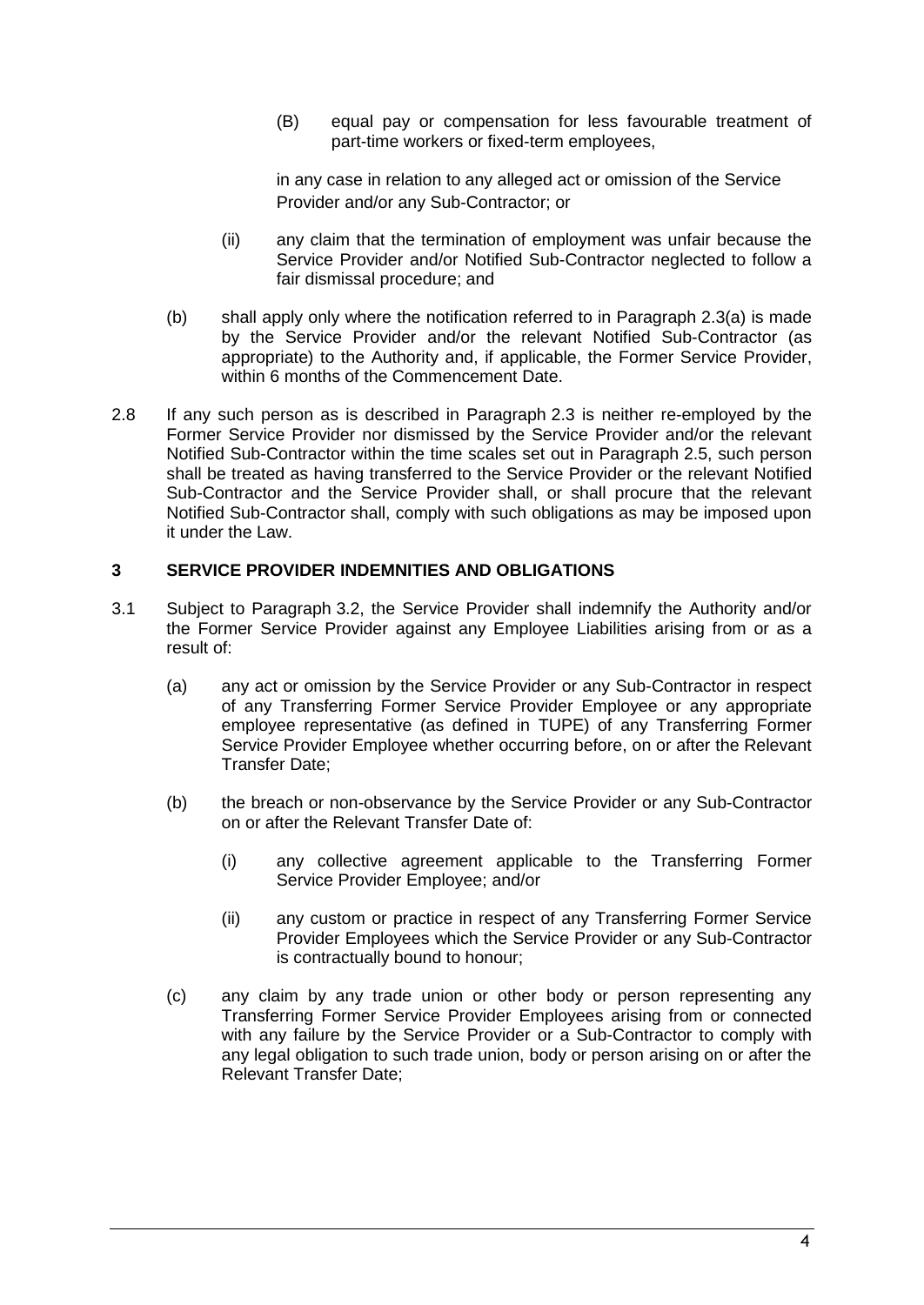- (d) any proposal by the Service Provider or a Sub-Contractor prior to the Relevant Transfer Date to make changes to the terms and conditions of employment or working conditions of any Transferring Former Service Provider Employees to their material detriment on or after their transfer to the Service Provider or a Sub-Contractor (as the case may be) on the Relevant Transfer Date, or to change the terms and conditions of employment or working conditions of any person who would have been a Transferring Former Service Provider Employee but for their resignation (or decision to treat their employment as terminated under regulation 4(9) of TUPE) before the Relevant Transfer Date as a result of or for a reason connected to such proposed changes;
- (e) any statement communicated to or action undertaken by the Service Provider or a Sub-Contractor to, or in respect of, any Transferring Former Service Provider Employee before the Relevant Transfer Date regarding the Relevant Transfer which has not been agreed in advance with the Authority and/or the Former Service Provider in writing;
- (f) any proceeding, claim or demand by HMRC or other statutory authority in respect of any financial obligation including, but not limited to, PAYE and primary and secondary national insurance contributions:
	- (i) in relation to any Transferring Former Service Provider Employee, to the extent that the proceeding, claim or demand by HMRC or other statutory authority relates to financial obligations arising on or after the Relevant Transfer Date; and
	- (ii) in relation to any employee who is not a Transferring Former Service Provider Employee, and in respect of whom it is later alleged or determined that TUPE applied so as to transfer his/her employment from the Former Service Provider to the Service Provider or a Sub-Contractor, to the extent that the proceeding, claim or demand by the HMRC or other statutory authority relates to financial obligations arising on or after the Relevant Transfer Date;
- (g) a failure of the Service Provider or any Sub-Contractor to discharge or procure the discharge of all wages, salaries and all other benefits and all PAYE tax deductions and national insurance contributions relating to the Transferring Former Service Provider Employees in respect of the period from (and including) the Relevant Transfer Date;
- (h) any claim made by or in respect of a Transferring Former Service Provider Employee or any appropriate employee representative (as defined in TUPE) of any Transferring Former Service Provider Employee relating to any act or omission of the Service Provider or any Sub-Contractor in relation to obligations under regulation 13 of TUPE, except to the extent that the liability arises from the Former Service Provider's failure to comply with its obligations under regulation 13 of TUPE; and
- (i) a failure by the Service Provider or any Sub-Contractor to comply with its obligations under Paragraph [2.8](#page-5-0) above.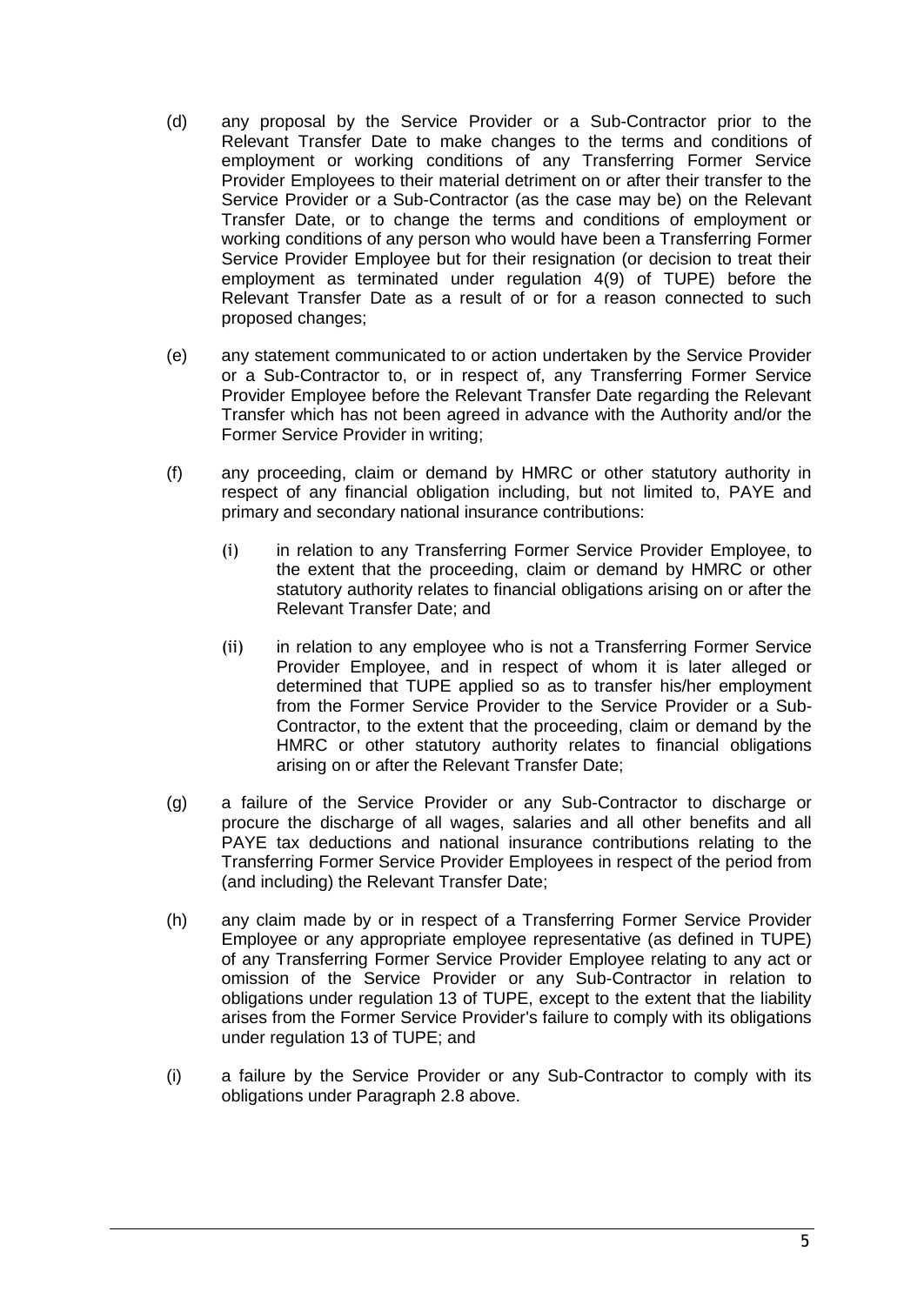- <span id="page-17-0"></span>3.2 The indemnities in Paragraph [3.1](#page-5-1) shall not apply to the extent that the Employee Liabilities arise or are attributable to an act or omission of the Former Service Provider whether occurring or having its origin before, on or after the Relevant Transfer Date including, without limitation, any Employee Liabilities arising from the Former Service Provider's failure to comply with its obligations under TUPE.
- 3.3 The Service Provider shall comply, and shall procure that each Sub-Contractor shall comply, with all its obligations under TUPE (including without limitation its obligation to inform and consult in accordance with regulation 13 of TUPE) and shall perform and discharge, and shall procure that each Sub-Contractor shall perform and discharge, all its obligations in respect of all the Transferring Former Service Provider Employees, on and from the Relevant Transfer Date (including the payment of all remuneration, benefits, entitlements and outgoings, all wages, accrued but untaken holiday pay, bonuses, commissions, payments of PAYE, national insurance contributions and pension contributions and any other sums due under the Admission Agreement which in any case are attributable in whole or in part to the period from (and including) the Relevant Transfer Date) and any necessary apportionments in respect of any periodic payments shall be made between the Service Provider and the Former Service Provider.

### **4 INFORMATION**

The Service Provider shall, and shall procure that each Sub-Contractor shall, promptly provide to the Authority and/or at the Authority's direction, the Former Service Provider, in writing such information as is necessary to enable the Authority and/or the Former Service Provider to carry out their respective duties under regulation 13 of TUPE. The Authority shall procure that the Former Service Provider shall promptly provide to the Service Provider and each Notified Sub-Contractor in writing such information as is necessary to enable the Service Provider and each Notified Sub-Contractor to carry out their respective duties under regulation 13 of TUPE.

### **5 PRINCIPLES OF GOOD EMPLOYMENT PRACTICE**

- 5.1 The Service Provider shall, and shall procure that each Sub-Contractor shall, comply with any requirement notified to it by the Authority relating to pensions in respect of any Transferring Former Service Provider Employee as set down in:
	- (a) the Cabinet Office Statement of Practice on Staff Transfers in the Public Sector of January 2000, revised 2007;
	- (b) HM Treasury's guidance "Staff Transfers from Central Government: A Fair Deal for Staff Pensions of 1999;
	- (c) HM Treasury's guidance: "Fair deal for staff pensions: procurement of Bulk Transfer Agreements and Related Issues" of June 2004; and/or
	- (d) the New Fair Deal.
- 5.2 Any changes embodied in any statement of practice, paper or other guidance that replaces any of the documentation referred to in Paragraph [5.1](#page-7-0) shall be agreed in accordance with the CCN.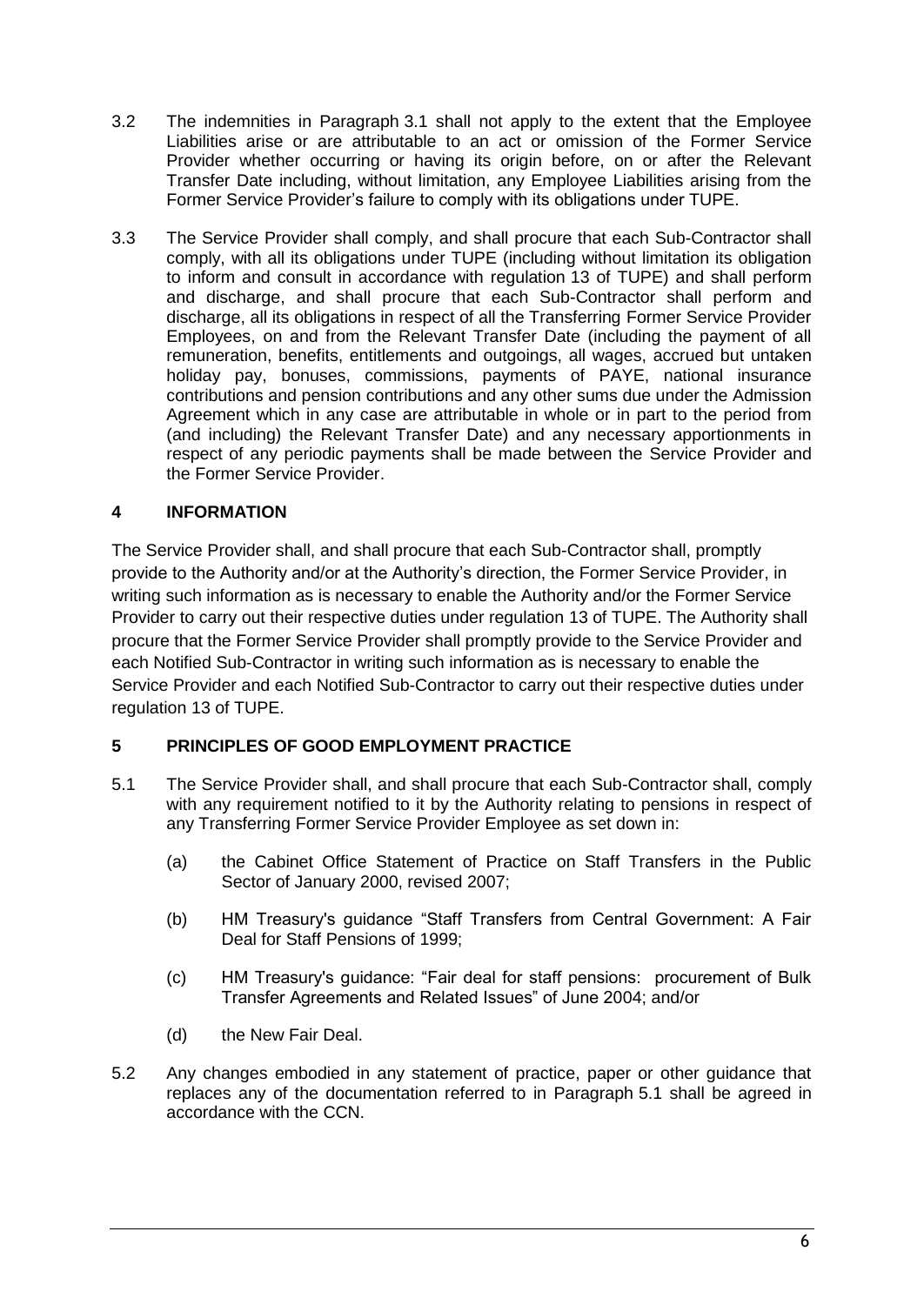### **6 PROCUREMENT OBLIGATIONS**

Notwithstanding any other provisions of this Part [PART B: Transferring Former Service](#page-12-0)  Provider [Employees at commencement of Services,](#page-12-0) where in this Part [PART B: Transferring](#page-12-0)  Former Service Provider [Employees at commencement of Services](#page-12-0) the Authority accepts an obligation to procure that a Former Service Provider does or does not do something, such obligation shall be limited so that it extends only to the extent that the Authority's contract with the Former Service Provider contains a contractual right in that regard which the Authority may enforce, or otherwise so that it requires only that the Authority must use reasonable endeavours to procure that the Former Service Provider does or does not act accordingly.

### **7 PENSIONS**

The Service Provider shall, and shall procure that each Sub-Contractor shall, comply with the pensions provisions in the following Annex.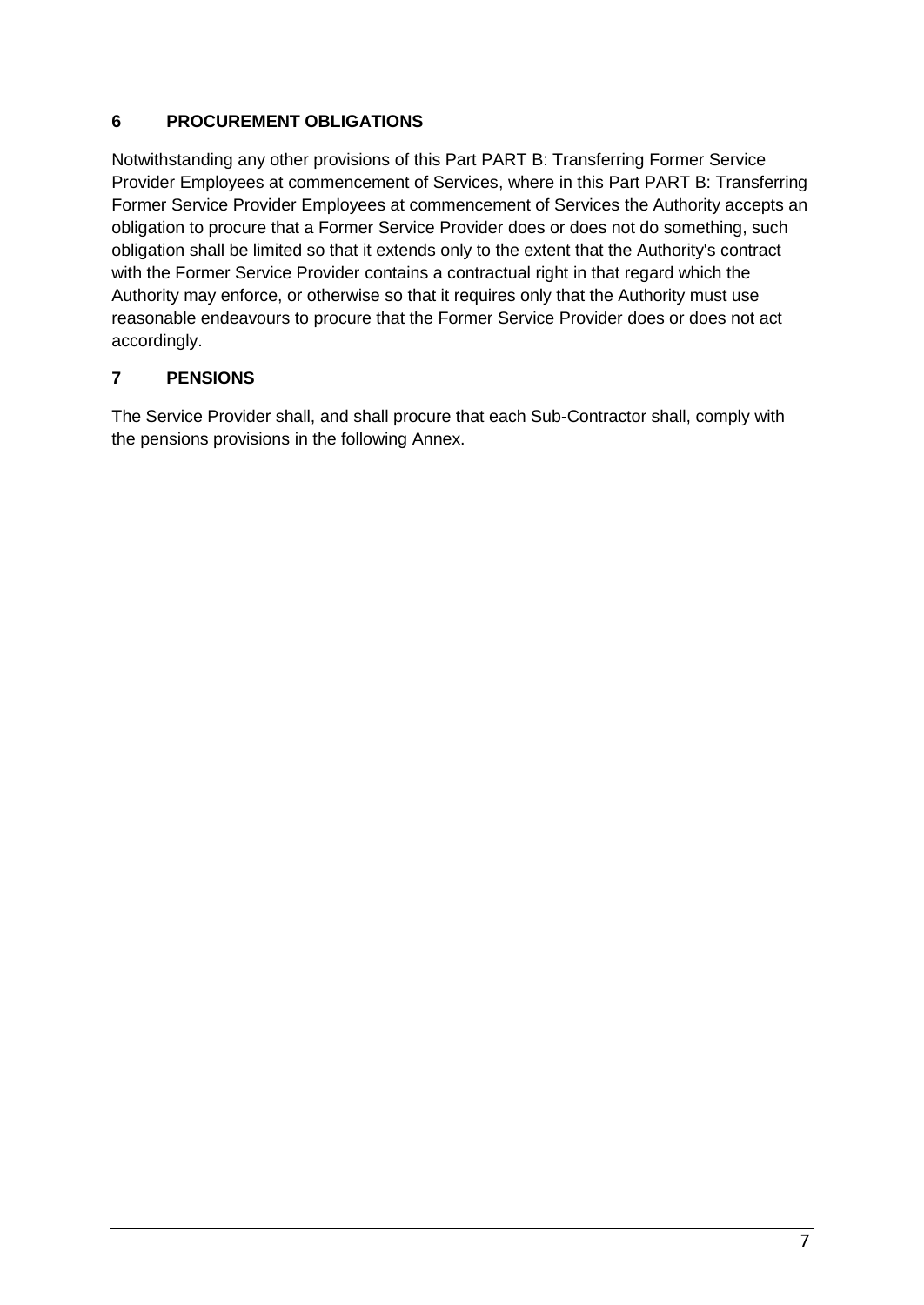### **ANNEX TO PART B**

#### **PENSIONS**

#### **1 PARTICIPATION**

- <span id="page-19-0"></span>1.1 The Service Provider undertakes to enter into the Admission Agreement.
- 1.2 The Service Provider and the Authority undertake to do all such things and execute any documents (including the Admission Agreement) as may be required to enable the Service Provider to participate in the Schemes in respect of the Fair Deal Employees;
- <span id="page-19-1"></span>1.3 The Service Provider and the Authority agree:
	- (a) that the arrangements under Paragraph [1.1](#page-19-0) of this Annex include the body responsible for the Schemes notifying the Authority if the Service Provider breaches any obligations it has under the Admission Agreement;
	- (b) notwithstanding sub-paragraph [1.3](#page-19-1) (a) of this Annex, the Service Provider shall notify the Authority in the event that it breaches any obligations it has under the Admission Agreement and when it intends to remedy such breaches; and
	- (c) that the Authority shall be entitled to terminate this Agreement in the event that the Service Provider:
		- (i) commits an irremediable breach of the Admission Agreement; or
		- (ii) commits a breach of the Admission Agreement which, where capable of remedy, it fails to remedy within a reasonable time and in any event within 28 days of the date of a notice giving particulars of the breach and requiring the Service Provider to remedy it.
- 1.4 The Service Provider shall bear its own costs and all costs that the Authority reasonably incurs in connection with the negotiation, preparation and execution of documents to facilitate the Service Provider participating in the Schemes including without limitation MyCSP's on-boarding costs.

### **2 FUTURE SERVICE BENEFITS**

2.1 If the Service Provider is rejoining the Schemes for the first time, the Service Provider shall procure that the Fair Deal Employees shall be either admitted to or offered continued membership of the relevant section of the Schemes that they became eligible to join on the Relevant Transfer Date and shall continue to accrue or accrue benefits in accordance with the provisions governing the relevant section of the Schemes for service from (and including) the Relevant Transfer Date.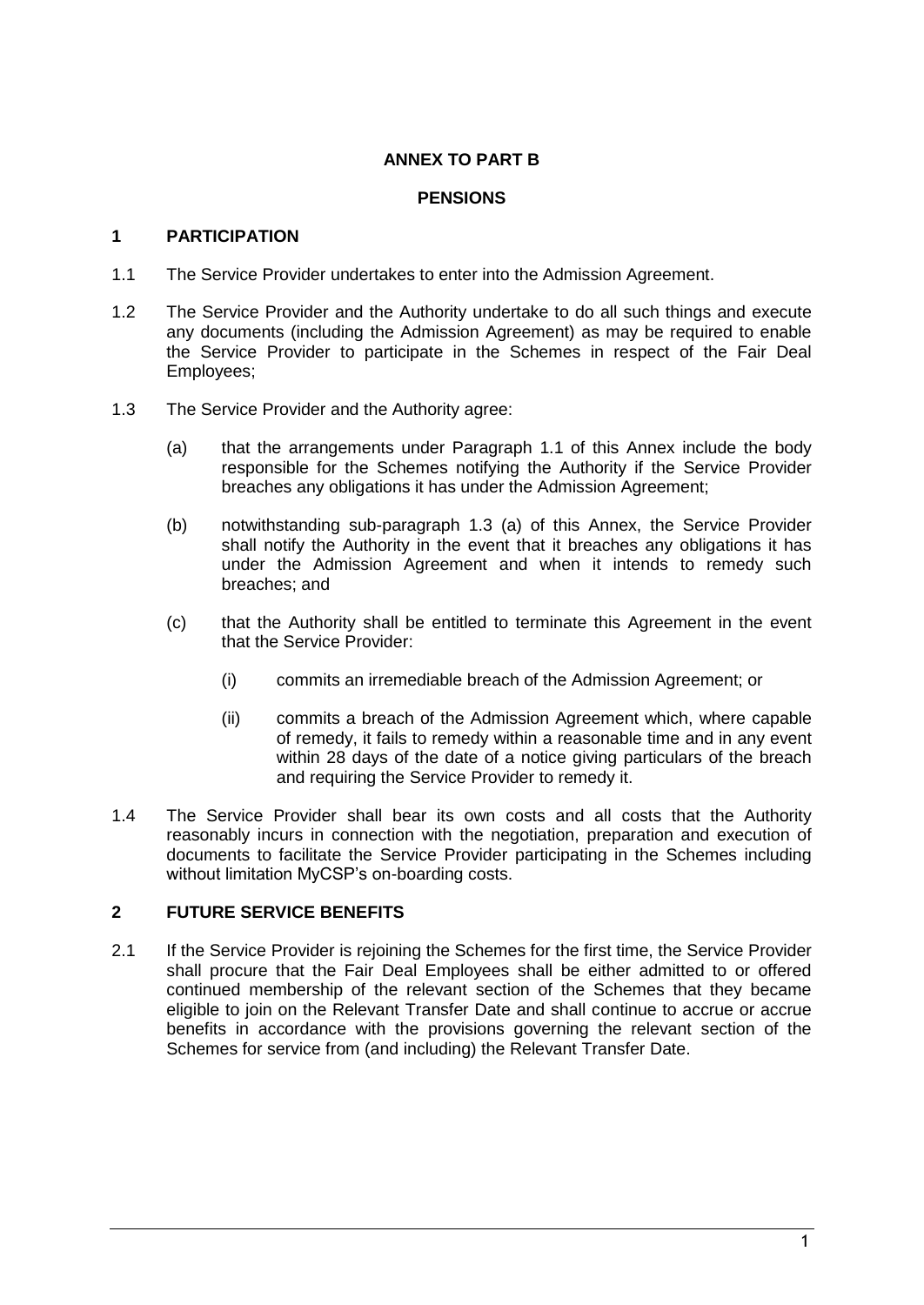- 2.2 If staff have already been readmitted to the Schemes, the Service Provider shall procure that the Fair Deal Employees, shall be either admitted into, or offered continued membership of, the relevant section of the Schemes that they currently contribute to, or were eligible to join immediately prior to the Relevant Transfer Date and the Service Provider shall procure that the Fair Deal Employees continue to accrue benefits in accordance with the provisions governing the relevant section of the Schemes for service from (and including) the Relevant Transfer Date.
- <span id="page-20-0"></span>2.3 The Service Provider undertakes that should it cease to participate in the Schemes for whatever reason at a time when it has Eligible Employees, that it will, at no extra cost to the Authority, provide to any Fair Deal Employee who immediately prior to such cessation remained an Eligible Employee with access to an occupational pension scheme certified by the Government Actuary's Department or any actuary nominated by the Authority in accordance with relevant guidance produced by the Government Actuary's Department as providing benefits which are broadly comparable to those provided by the Schemes on the date the Eligible Employees ceased to participate in the Schemes.
- 2.1 The Parties acknowledge that the Civil Service Compensation Scheme and the Civil Service Injury Benefit Scheme (established pursuant to section 1 of the Superannuation Act 1972) are not covered by the protection of New Fair Deal.

### **3 FUNDING**

- 3.1 The Service Provider undertakes to pay to the Schemes all such amounts as are due under the Admission Agreement and shall deduct and pay to the Schemes such employee contributions as are required by the Schemes.
- 3.2 The Service Provider shall indemnify and keep indemnified the Authority on demand against any claim by, payment to, or loss incurred by the Schemes in respect of the failure to account to the Schemes for payments received and the non-payment or the late payment of any sum payable by the Service Provider to or in respect of the Schemes.

### **4 PROVISION OF INFORMATION**

The Service Provider and the Authority respectively undertake to each other:

- (a) to provide all information which the other Party may reasonably request concerning matters (i) referred to in this Annex and (ii) set out in the Admission Agreement, and to supply the information as expeditiously as possible; and
- (b) not to issue any announcements to the Fair Deal Employees prior to the Relevant Transfer Date concerning the matters stated in this Annex without the consent in writing of the other Party (not to be unreasonably withheld or delayed).

### **5 INDEMNITY**

The Service Provider undertakes to the Authority to indemnify and keep indemnified the Authority on demand from and against all and any Losses whatsoever arising out of or in connection with any liability towards the Fair Deal Employees arising in respect of service on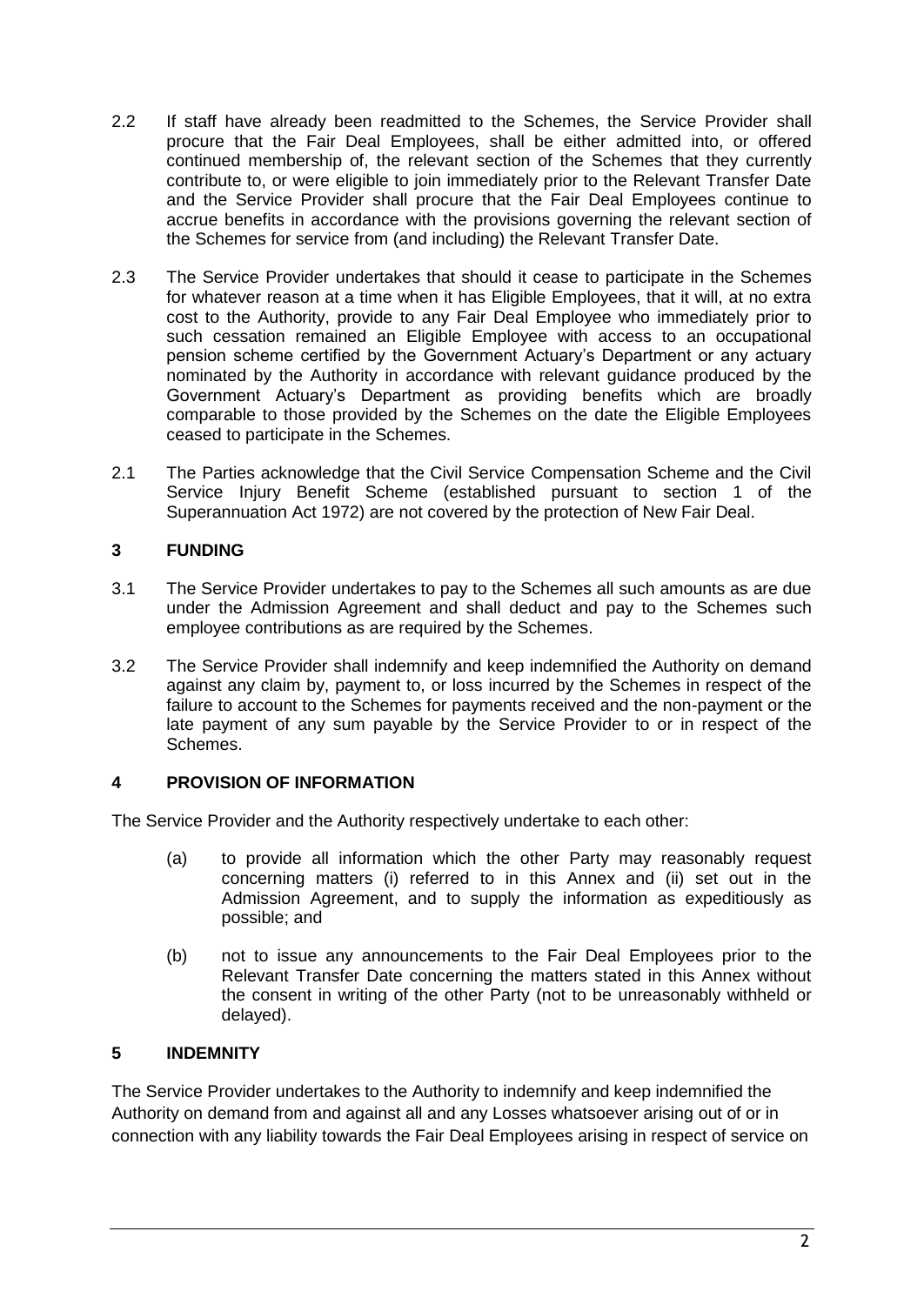or after the Relevant Transfer Date which relate to the payment of benefits under and/or participation in an occupational pension scheme (within the meaning provided for in section 1 of the Pension Schemes Act 1993) or the Schemes.

# **6 EMPLOYER OBLIGATION**

The Service Provider shall comply with the requirements of Part 1 of the Pensions Act 2008, section 258 of the Pensions Act 2004 and the Transfer of Employment (Pension Protection) Regulations 2005 for all transferring staff.

# **7 SUBSEQUENT TRANSFERS**

The Service Provider shall:

- (a) not adversely affect pension rights accrued by any Fair Deal Employee in the period ending on the date of the Service Transfer Date;
- (b) provide all such co-operation and assistance as the Schemes and the Replacement Service Provider and/or the Authority may reasonably require to enable the Replacement Service Provider to participate in the Schemes in respect of any Eligible Employee and to give effect to any transfer of accrued rights required as part of participation under the New Fair Deal; and
- (c) for the period either:
	- (i) after notice (for whatever reason) is given, in accordance with the other provisions of this Agreement, to terminate the Agreement or any part of the Services; or
	- (ii) after the date which is two (2) years prior to the date of expiry of this Agreement,

ensure that no change is made to pension, retirement and death benefits provided for or in respect of any person who will transfer to the Replacement Service Provider or the Authority, no category of earnings which were not previously pensionable are made pensionable and the contributions (if any) payable by such employees are not reduced without (in any case) the prior approval of the Authority (such approval not to be unreasonably withheld). Save that this sub-paragraph shall not apply to any change made as a consequence of participation in an Admission Agreement.

# <span id="page-21-0"></span>**8 Bulk Transfer**

Where the Service Provider has set up a broadly comparable pension scheme in accordance with the provisions of paragraph [2.2](#page-13-0) above of this Annex, the Service Provider agrees to:

(a) fully fund any such broadly comparable pension scheme in accordance with the funding requirements set by that broadly comparable pension scheme's actuary or by the Government Actuary's Department;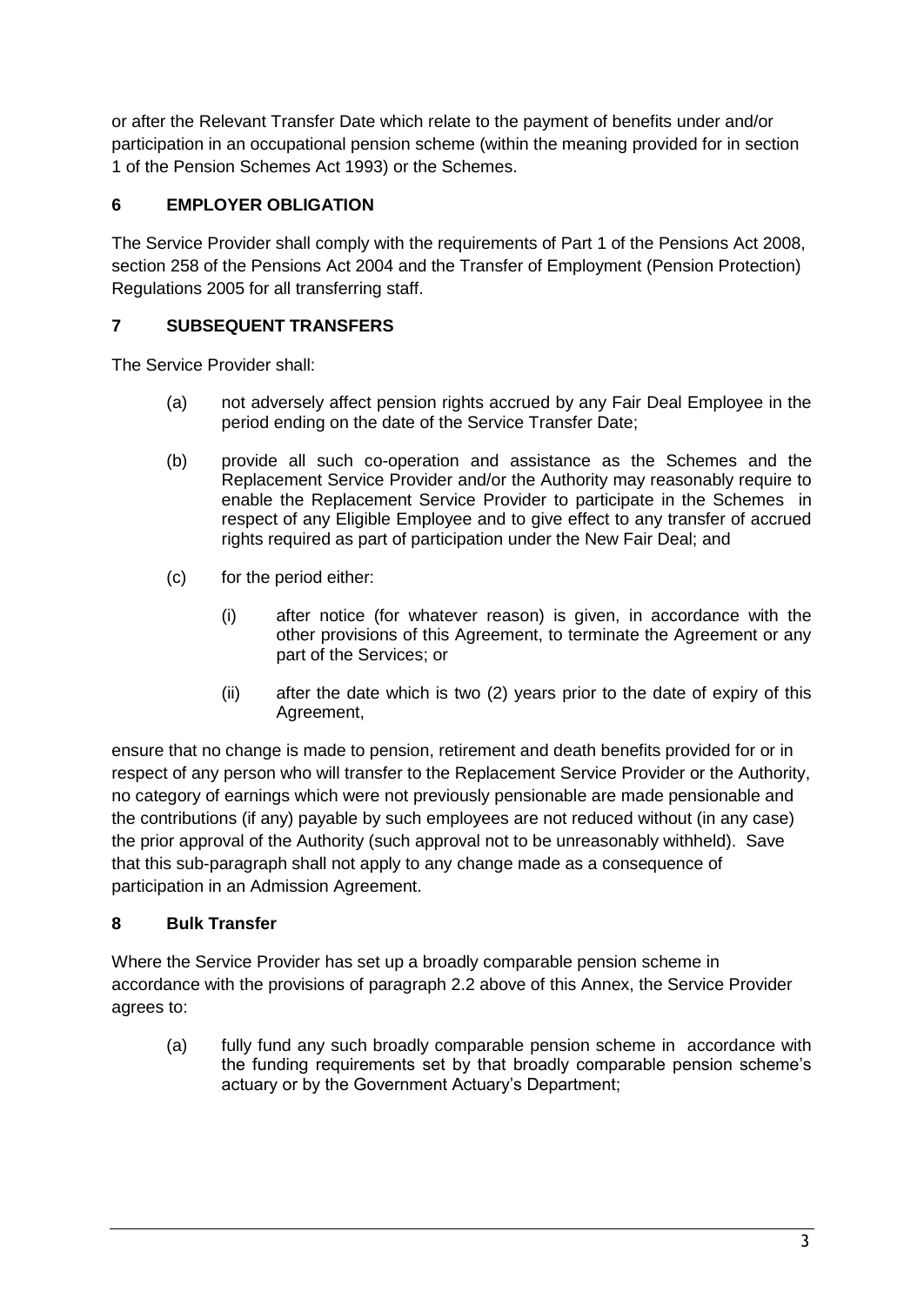- (b) instruct any such broadly comparable pension scheme's actuary to, and to provide all such co-operation and assistance in respect of any such broadly comparable pension scheme as the Replacement Service Provider and/or the Authority may reasonably require, to enable the Replacement Service Provider to participate in the Schemes in respect of any Fair Deal Employee that remain eligible for New Fair Deal protection following a Service Transfer;
- <span id="page-22-0"></span>(c) allow, in respect of any Fair Deal Employee that remains eligible for New Fair Deal protection, following a Service Transfer, the bulk transfer of past service from any such broadly comparable pension scheme into the Schemes on a day for day service basis and to give effect to any transfer of accrued rights required as part of participation under New Fair Deal, for the avoidance of doubt should the amount offered by the broadly comparable pension scheme be less than the amount required by the Schemes to fund day for day service (**"the Shortfall"**), the Service Provider agrees to pay the Shortfall to the Schemes;
- (d) indemnify the Authority on demand for any failure to pay the Shortfall as required under Paragraph [8](#page-21-0)[\(c\)](#page-22-0) above.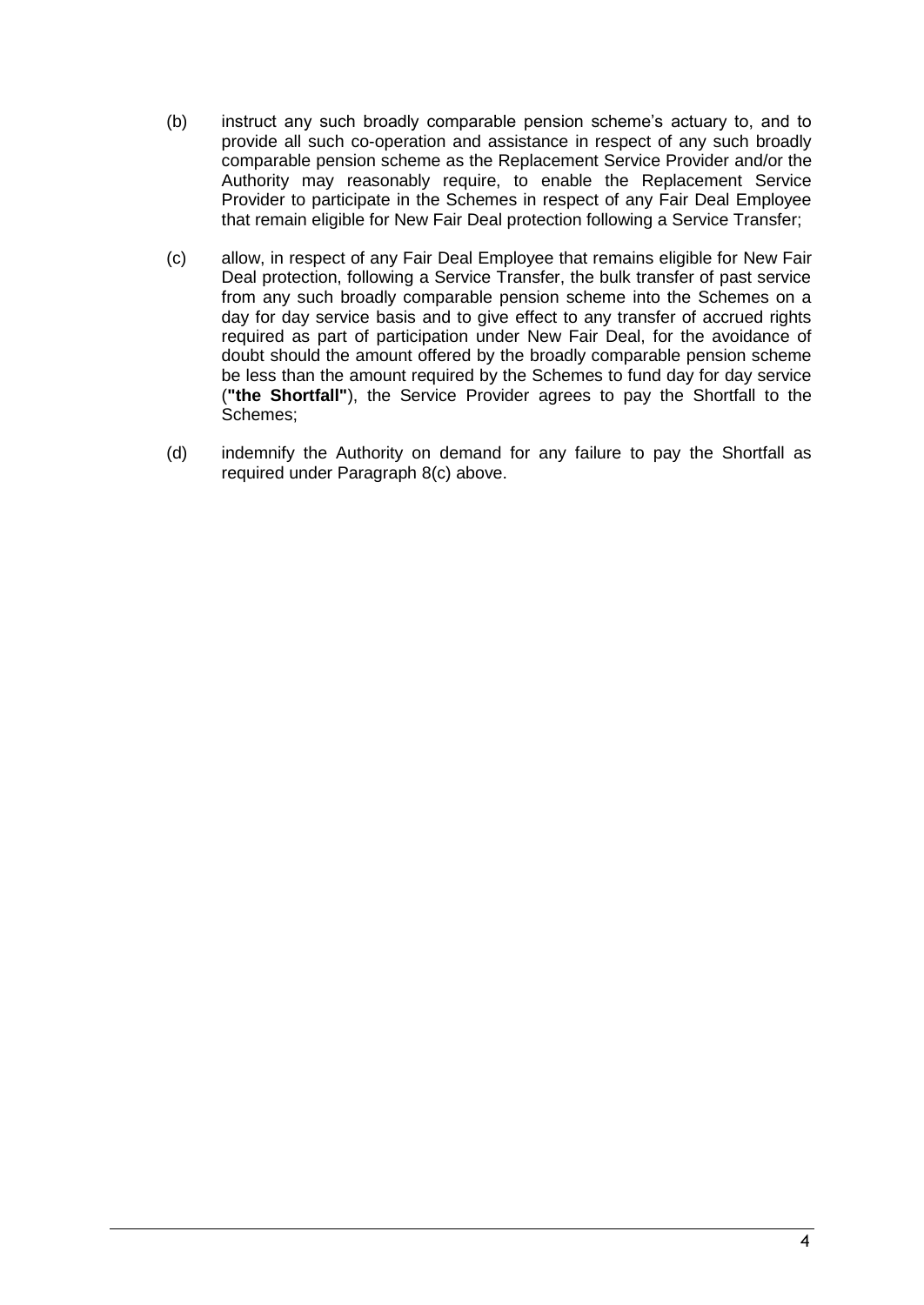### **PART C: NO TRANSFER OF EMPLOYEES AT COMMENCEMENT OF SERVICES**

### **1 PROCEDURE IN THE EVENT OF TRANSFER**

- 1.1 The Authority and the Service Provider agree that the commencement of the provision of the Services or of any part of the Services will not be a Relevant Transfer in relation to any employees of the Authority and/or any Former Service Provider.
- <span id="page-23-0"></span>1.2 If any employee of the Authority and/or a Former Service Provider claims, or it is determined in relation to any employee of the Authority and/or a Former Service Provider, that his/her contract of employment has been transferred from the Authority and/or the Former Service Provider to the Service Provider and/or any Sub-Contractor pursuant to TUPE then:
	- (a) the Service Provider shall, and shall procure that the relevant Sub-Contractor shall, within 5 Working Days of becoming aware of that fact, give notice in writing to the Authority and, where required by the Authority, give notice to the Former Service Provider; and
	- (b) the Authority and/or the Former Service Provider may offer (or may procure that a third party may offer) employment to such person within 15 Working Days of the notification by the Service Provider or the Sub-Contractor (as appropriate) or take such other reasonable steps as the Authority or Former Service Provider (as the case may be) considers appropriate to deal with the matter provided always that such steps are in compliance with applicable Law.
- 1.3 If an offer referred to in Paragraph 1.2(b) is accepted (or if the situation has otherwise been resolved by the Authority and/or the Former Service Provider), the Service Provider shall, or shall procure that the Sub-Contractor shall, immediately release the person from his/her employment or alleged employment.
- <span id="page-23-1"></span>1.4 If by the end of the 15 Working Day period specified in Paragraph 1.2(b):
	- (a) no such offer of employment has been made;
	- (b) such offer has been made but not accepted; or
	- (c) the situation has not otherwise been resolved,

the Service Provider and/or the Sub-Contractor may within 5 Working Days give notice to terminate the employment or alleged employment of such person.

### **2 INDEMNITIES**

- 2.1 Subject to the Service Provider and/or the relevant Sub-Contractor acting in accordance with the provisions of Paragraphs [1.2](#page-23-0) to [1.4](#page-23-1) and in accordance with all applicable employment procedures set out in applicable Law and subject also to Paragraph [2.4,](#page-24-0) the Authority shall:
	- (a) indemnify the Service Provider and/or the relevant Sub-Contractor against all Employee Liabilities arising out of the termination of the employment of any employees of the Authority referred to in Paragraph [1.2](#page-23-0) made pursuant to the provisions of Paragraph 1.4 provided that the Service Provider takes, or shall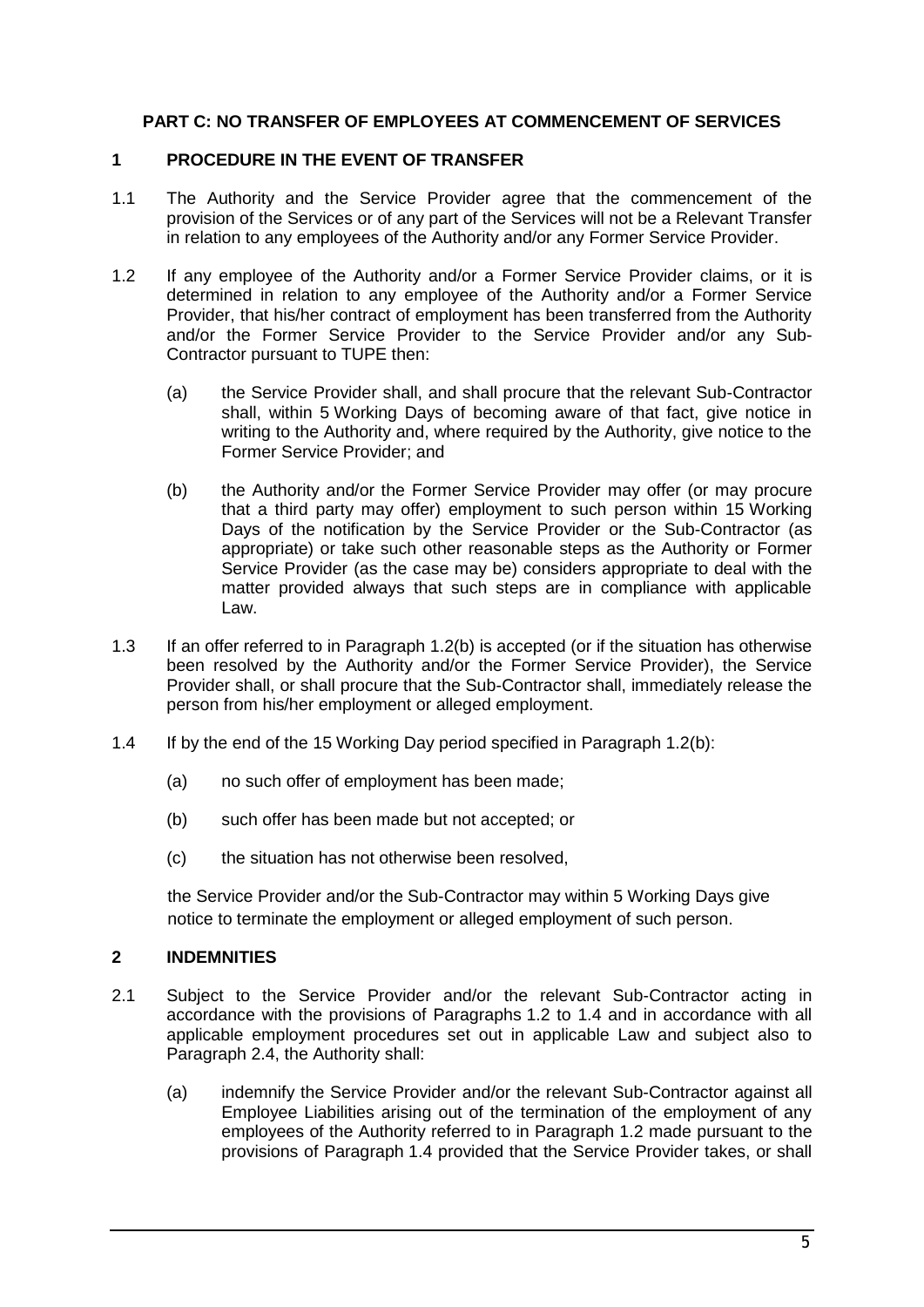procure that the relevant Notified Sub-Contractor takes, all reasonable steps to minimise any such Employee Liabilities; and

- (b) procure that the Former Service Provider indemnifies the Service Provider and/or any relevant Notified Sub-Contractor against all Employee Liabilities arising out of termination of the employment of the employees of the Former Service Provider referred to in Paragraph 1.2 made pursuant to the provisions of Paragraph 1.4 provided that the Service Provider takes, or shall procure that the relevant Sub-Contractor takes, all reasonable steps to minimise any such Employee Liabilities.
- 2.2 If any such person as is described in Paragraph 1.2 is neither re-employed by the Authority and/or the Former Service Provider as appropriate nor dismissed by the Service Provider and/or the relevant Sub-Contractor within the 15 Working Day period referred to in Paragraph 1.4 such person shall be treated as having transferred to the Service Provider and/or the relevant Sub-Contractor (as appropriate) and the Service Provider shall, or shall procure that the relevant Sub-Contractor shall, comply with such obligations as may be imposed upon it under Law.
- 2.3 Where any person remains employed by the Service Provider and/or any Sub-Contractor pursuant to Paragraph 2.2, all Employee Liabilities in relation to such employee shall remain with the Service Provider and/or the relevant Sub-Contractor and the Service Provider shall indemnify the Authority and any Former Service Provider, and shall procure that the relevant Sub-Contractor shall indemnify the Authority and any Former Service Provider, against any Employee Liabilities that either of them may incur in respect of any such employees of the Service Provider and/or employees of the relevant Sub-Contractor.
- <span id="page-24-0"></span>2.4 The indemnities in Paragraph 2.1:
	- (a) shall not apply to:
		- (i) any claim for:
			- (A) discrimination, including on the grounds of sex, race, disability, age, gender reassignment, marriage or civil partnership, pregnancy and maternity or sexual orientation, religion or belief; or
			- (B) equal pay or compensation for less favourable treatment of part-time workers or fixed-term employees,

in any case in relation to any alleged act or omission of the Service Provider and/or any Sub-Contractor; or

- (ii) any claim that the termination of employment was unfair because the Service Provider and/or any Sub-Contractor neglected to follow a fair dismissal procedure; and
- (b) shall apply only where the notification referred to in Paragraph 1.2(a) is made by the Service Provider and/or any Sub-Contractor to the Authority and, if applicable, Former Service Provider within 6 months of the Commencement Date.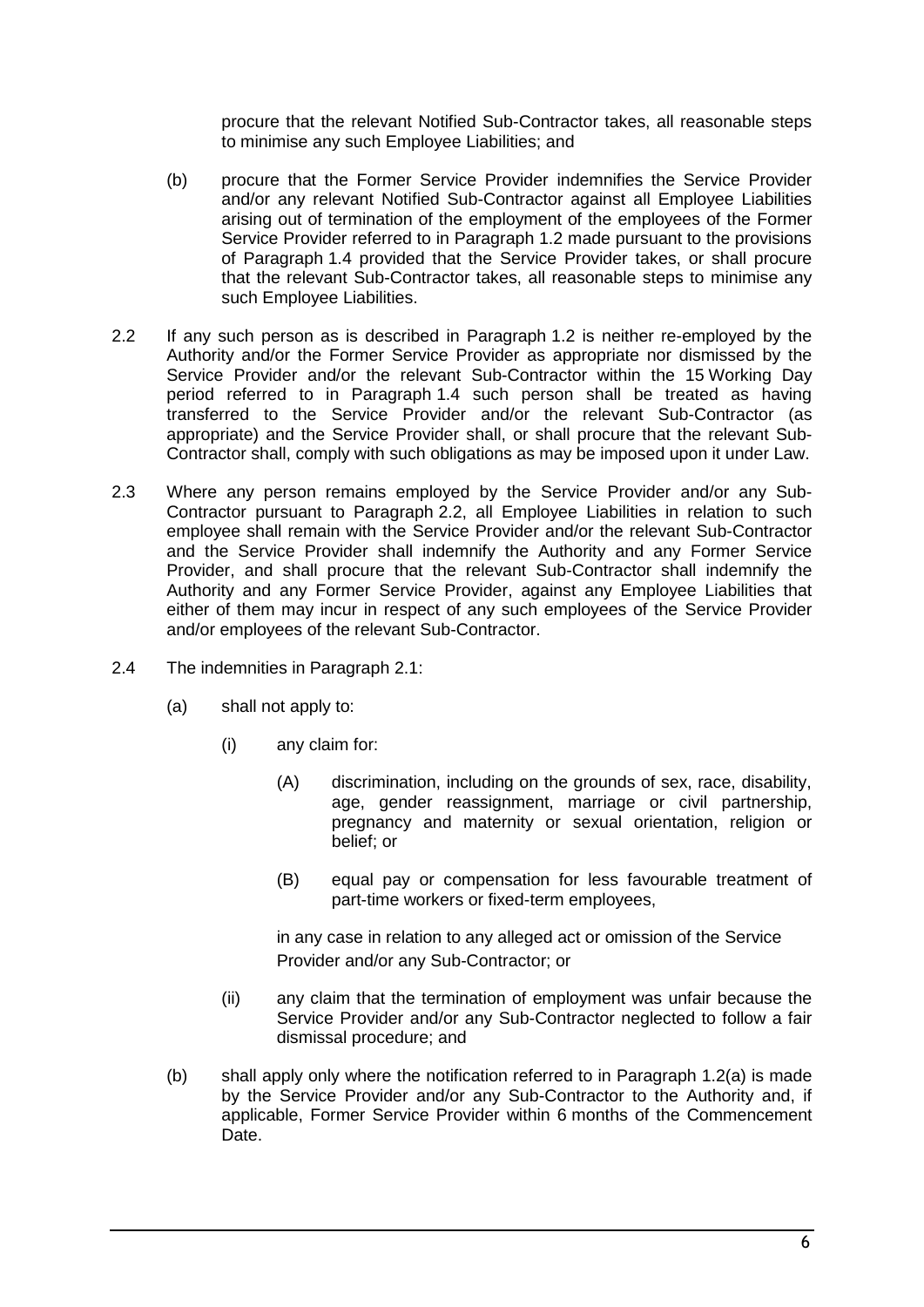### **3 PROCUREMENT OBLIGATIONS**

Where in this Part C the Authority accepts an obligation to procure that a Former Service Provider does or does not do something, such obligation shall be limited so that it extends only to the extent that the Authority's contract with the Former Service Provider contains a contractual right in that regard which the Authority may enforce, or otherwise so that it requires only that the Authority must use reasonable endeavours to procure that the Former Service Provider does or does not act accordingly.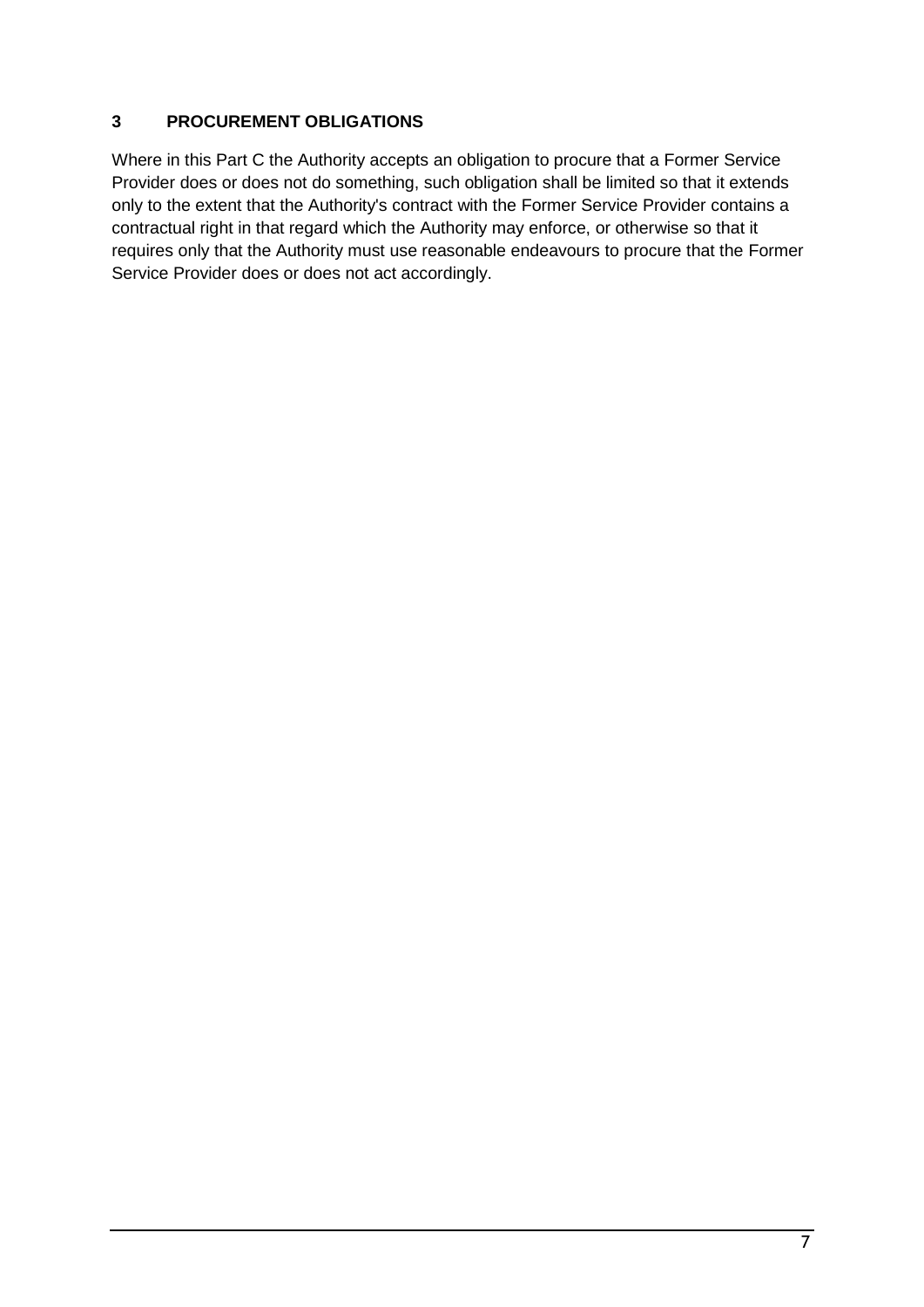#### **PART D: EMPLOYMENT EXIT PROVISIONS**

#### **1 PRE-SERVICE TRANSFER OBLIGATIONS**

- 1.1 The Service Provider agrees that within 20 Working Days of the earliest of:
	- (a) receipt of a notification from the Authority of a Service Transfer or intended Service Transfer;
	- (b) receipt of the giving of notice of early termination or any partial termination of this Agreement;
	- (c) the date which is 12 months before the end of the term of the Contract; and
	- (d) receipt of a written request of the Authority at any time (provided that the Authority shall only be entitled to make one such request in any 6 month period),

it shall provide in a suitably anonymised format so as to comply with the Data Protection Laws, the Service Provider's Provisional Service Provider Staff List, together with the Staffing Information in relation to the Service Provider's Provisional Service Provider Staff List and it shall provide an updated Service Provider's Provisional Service Provider Staff List at such intervals as are reasonably requested by the Authority.

- 1.2 At least 20 Working Days prior to the Service Transfer Date, the Service Provider shall provide to the Authority or at the direction of the Authority to any Replacement Service Provider and/or any Replacement Sub-Contractor:
	- (a) the Service Provider's Final Service Provider Staff List, which shall identify which of the Service Provider Staff are Transferring Service Provider Employees; and
	- (b) the Staffing Information in relation to the Service Provider's Final Service Provider Staff List (insofar as such information has not previously been provided).
- 1.3 The Authority shall be permitted to use and disclose information provided by the Service Provider under Paragraphs 1.1 and 1.2 for the purpose of informing any prospective Replacement Service Provider and/or Replacement Sub-Contractor.
- 1.4 The Service Provider warrants, for the benefit of the Authority, any Replacement Service Provider, and any Replacement Sub-Contractor that all information provided pursuant to Paragraphs 1.1 and 1.2 shall be true and accurate in all material respects at the time of providing the information.
- 1.5 From the date of the earliest event referred to in Paragraph 1.1(a), 1.1(b) and 1.1(c), the Service Provider agrees, that it shall not, and agrees to procure that each Sub-Contractor shall not, assign any person to the provision of the Services who is not listed on the Service Provider's Provisional Service Provider Staff List and shall not without the approval of the Authority (not to be unreasonably withheld or delayed):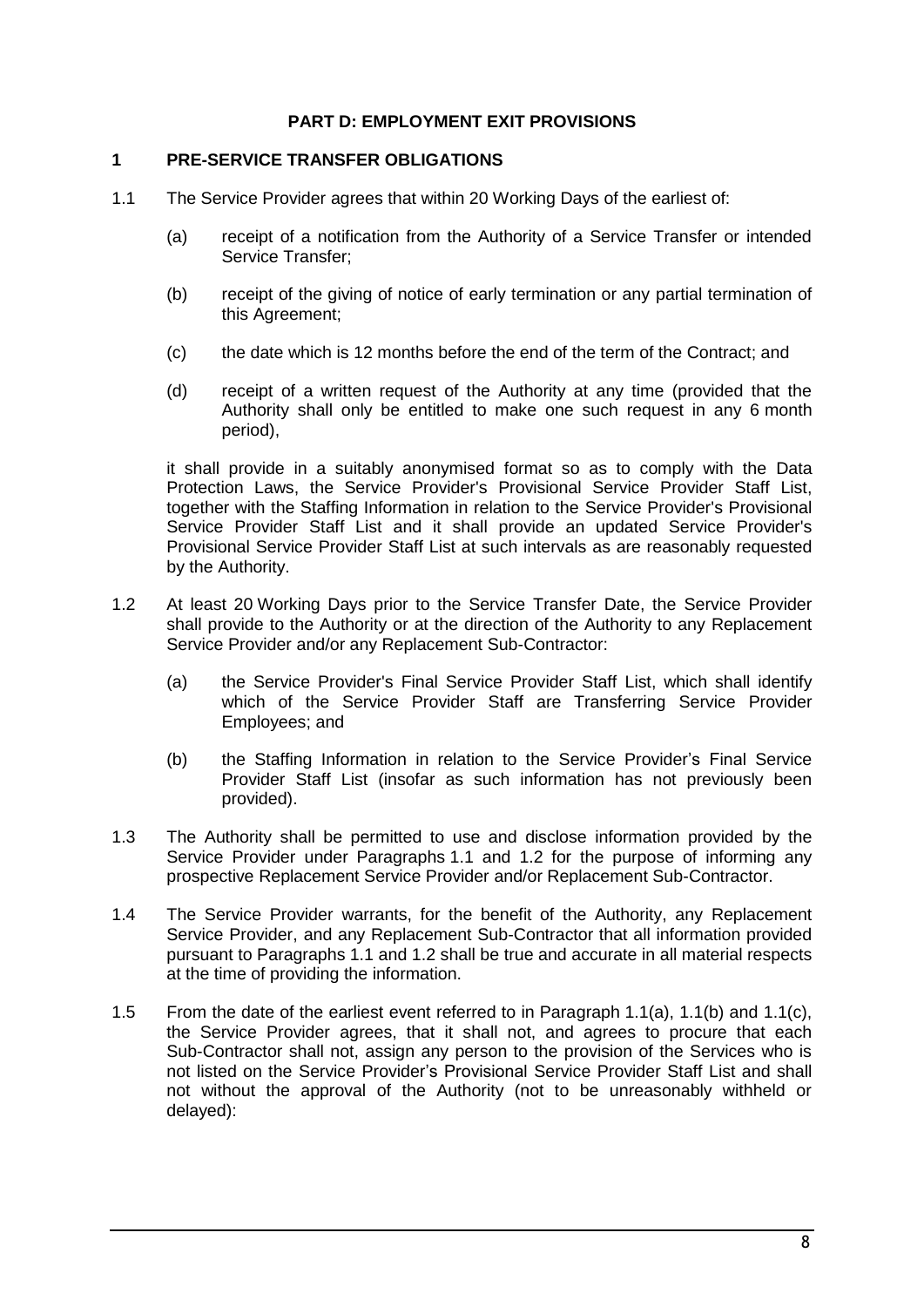- (a) replace or re-deploy any Staff listed on the Service Provider Provisional Service Provider Staff List other than where any replacement is of equivalent grade, skills, experience and expertise and is employed on the same terms and conditions of employment as the person he/she replaces;
- (b) make, promise, propose, permit or implement any material changes to the terms and conditions of employment of the Staff (including any payments connected with the termination of employment);
- (c) increase the proportion of working time spent on the Services (or the relevant part of the Services) by any of the Staff save for fulfilling assignments and projects previously scheduled and agreed;
- (d) introduce any new contractual or customary practice concerning the making of any lump sum payment on the termination of employment of any employees listed on the Service Provider's Provisional Service Provider Staff List;
- (e) increase or reduce the total number of employees so engaged, or deploy any other person to perform the Services (or the relevant part of the Services); or
- (f) terminate or give notice to terminate the employment or contracts of any persons on the Service Provider's Provisional Service Provider Staff List save by due disciplinary process,

and shall promptly notify, and procure that each Sub-Contractor shall promptly notify, the Authority or, at the direction of the Authority, any Replacement Service Provider and any Replacement Sub-Contractor of any notice to terminate employment given by the Service Provider or relevant Sub-Contractor or received from any persons listed on the Service Provider's Provisional Service Provider Staff List regardless of when such notice takes effect.

- 1.6 During the term of the Contract, the Service Provider shall provide, and shall procure that each Sub-Contractor shall provide, to the Authority any information the Authority may reasonably require relating to the manner in which the Services are organised, which shall include:
	- (a) the numbers of employees engaged in providing the Services;
	- (b) the percentage of time spent by each employee engaged in providing the Services;
	- (c) the extent to which each employee qualifies for membership of any of the Schemes or any broadly comparable scheme set up pursuant to the provisions of paragraph [2.2](#page-9-0) of the Annex (Pensions) to Part A of this Schedule or paragraph [2.3](#page-20-0) of the Annex (Pensions) to Part B of this Schedule (as appropriate); and
	- (d) a description of the nature of the work undertaken by each employee by location.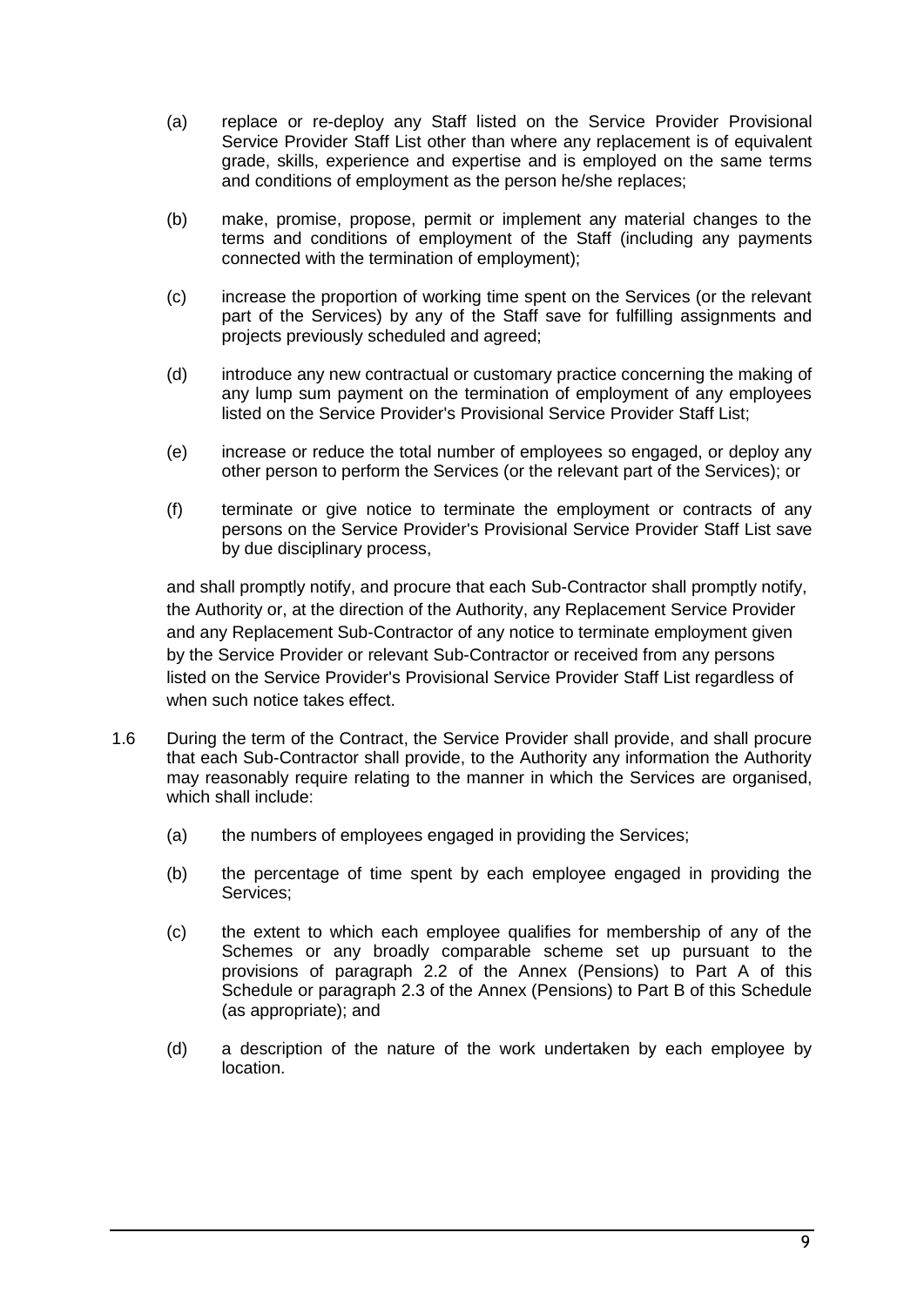- 1.7 The Service Provider shall provide, and shall procure that each Sub-Contractor shall provide, all reasonable cooperation and assistance to the Authority, any Replacement Service Provider and/or any Replacement Sub-Contractor to ensure the smooth transfer of the Transferring Service Provider Employees on the Service Transfer Date including providing sufficient information in advance of the Service Transfer Date to ensure that all necessary payroll arrangements can be made to enable the Transferring Service Provider Employees to be paid as appropriate. Without prejudice to the generality of the foregoing, within 5 Working Days following the Service Transfer Date, the Service Provider shall provide, and shall procure that each Sub-Contractor shall provide, to the Authority or, at the direction of the Authority, to any Replacement Service Provider and/or any Replacement Sub-Contractor (as appropriate), in respect of each person on the Service Provider's Final Service Provider Staff List who is a Transferring Service Provider Employee:
	- (a) the most recent month's copy pay slip data;
	- (b) details of cumulative pay for tax and pension purposes;
	- (c) details of cumulative tax paid;
	- (d) tax code;
	- (e) details of any voluntary deductions from pay; and
	- (f) bank/building society account details for payroll purposes.

### **2 EMPLOYMENT REGULATIONS EXIT PROVISIONS**

2.1 The Authority and the Service Provider acknowledge that subsequent to the commencement of the provision of the Services, the identity of the provider of the Services (or any part of the Services) may change (whether as a result of termination or partial termination of this Agreement or otherwise) resulting in the Services being undertaken by a Replacement Service Provider and/or a Replacement Sub-Contractor. Such change in the identity of the Service Provider of such services may constitute a Relevant Transfer to which TUPE will apply. The Authority and the Service Provider further agree that, as a result of the operation of TUPE, where a Relevant Transfer occurs, the contracts of employment between the Service Provider and the Transferring Service Provider Employees (except in relation to any contract terms disapplied through operation of regulation 10(2) of TUPE) will have effect on and from the Service Transfer Date as if originally made between the Replacement Service Provider and/or the relevant Replacement Sub-Contractor (as the case may be) and each such Transferring Service Provider Employee.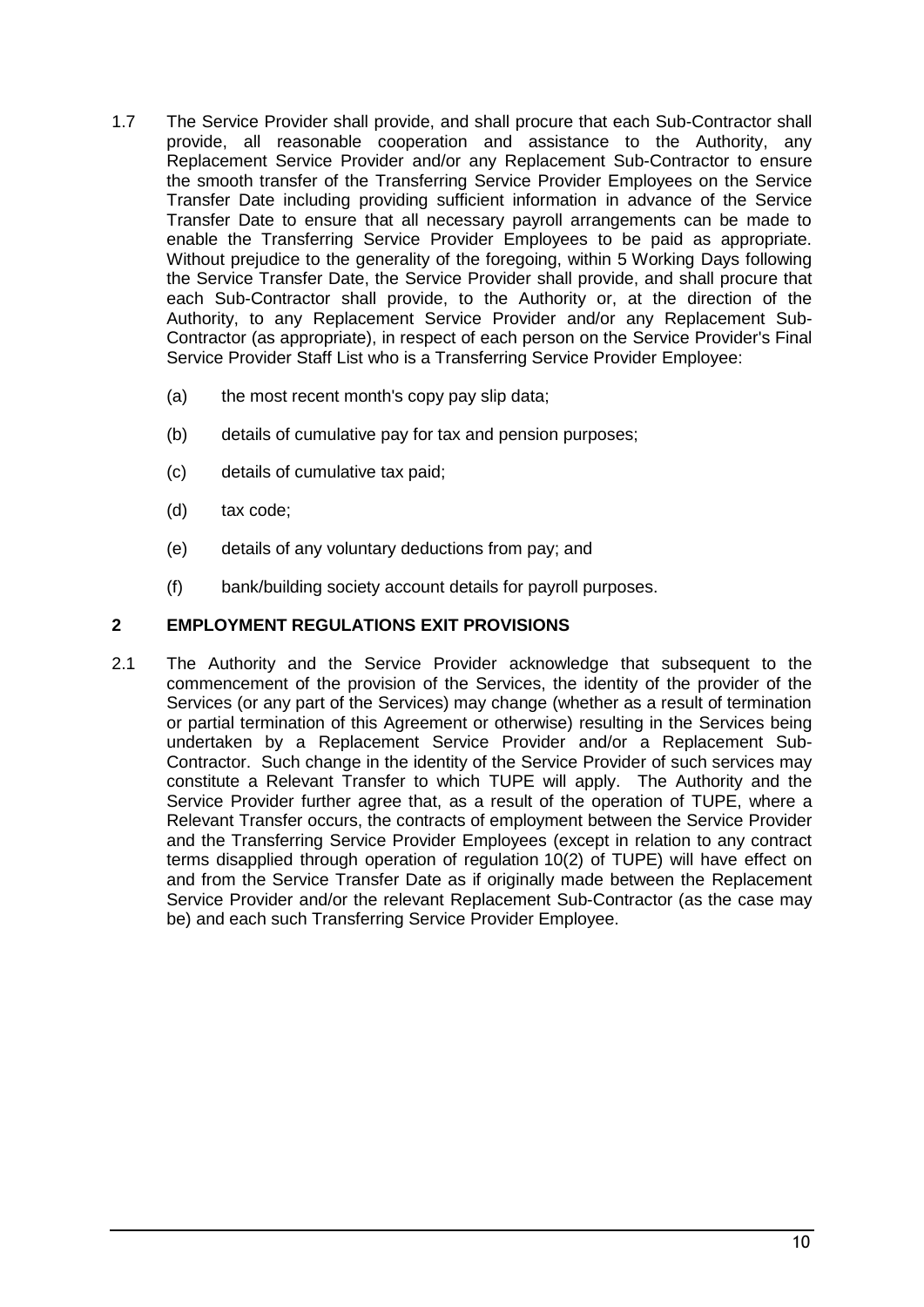- 2.2 The Service Provider shall, and shall procure that each Sub-Contractor shall, comply with all its obligations in respect of the Transferring Service Provider Employees arising under TUPE in respect of the period up to (and including) the Service Transfer Date and shall perform and discharge, and procure that each Sub-Contractor shall perform and discharge, all its obligations in respect of all the Transferring Service Provider Employees arising in respect of the period up to (and including) the Service Transfer Date (including the payment of all remuneration, benefits, entitlements and outgoings, all wages, accrued but untaken holiday pay, bonuses, commissions, payments of PAYE, national insurance contributions and pension contributions and all such sums due as a result of any Fair Deal Employees' participation in the Schemes which in any case are attributable in whole or in part to the period ending on (and including) the Service Transfer Date) and any necessary apportionments in respect of any periodic payments shall be made between: (i) the Service Provider and/or the relevant Sub-Contractor (as appropriate); and (ii) the Replacement Service Provider and/or the relevant Replacement Sub-Contractor.
- 2.3 Subject to Paragraph 2.4, the Service Provider shall indemnify the Authority and/or the Replacement Service Provider and/or any Replacement Sub-Contractor against any Employee Liabilities arising from or as a result of:
	- (a) any act or omission of the Service Provider or any Sub-Contractor in respect of any Transferring Service Provider Employee or any appropriate employee representative (as defined in TUPE) of any Transferring Service Provider Employee whether occurring before, on or after the Service Transfer Date;
	- (b) the breach or non-observance by the Service Provider or any Sub-Contractor occurring on or before the Service Transfer Date of:
		- (i) any collective agreement applicable to the Transferring Service Provider Employees; and/or
		- (ii) any other custom or practice with a trade union or staff association in respect of any Transferring Service Provider Employees which the Service Provider or any Sub-Contractor is contractually bound to honour;
	- (c) any claim by any trade union or other body or person representing any Transferring Service Provider Employees arising from or connected with any failure by the Service Provider or any Sub-Contractor to comply with any legal obligation to such trade union, body or person arising on or before the Service Transfer Date;
	- (d) any proceeding, claim or demand by HMRC or other statutory authority in respect of any financial obligation including, but not limited to, PAYE and primary and secondary national insurance contributions:
		- (i) in relation to any Transferring Service Provider Employee, to the extent that the proceeding, claim or demand by HMRC or other statutory authority relates to financial obligations arising on and before the Service Transfer Date; and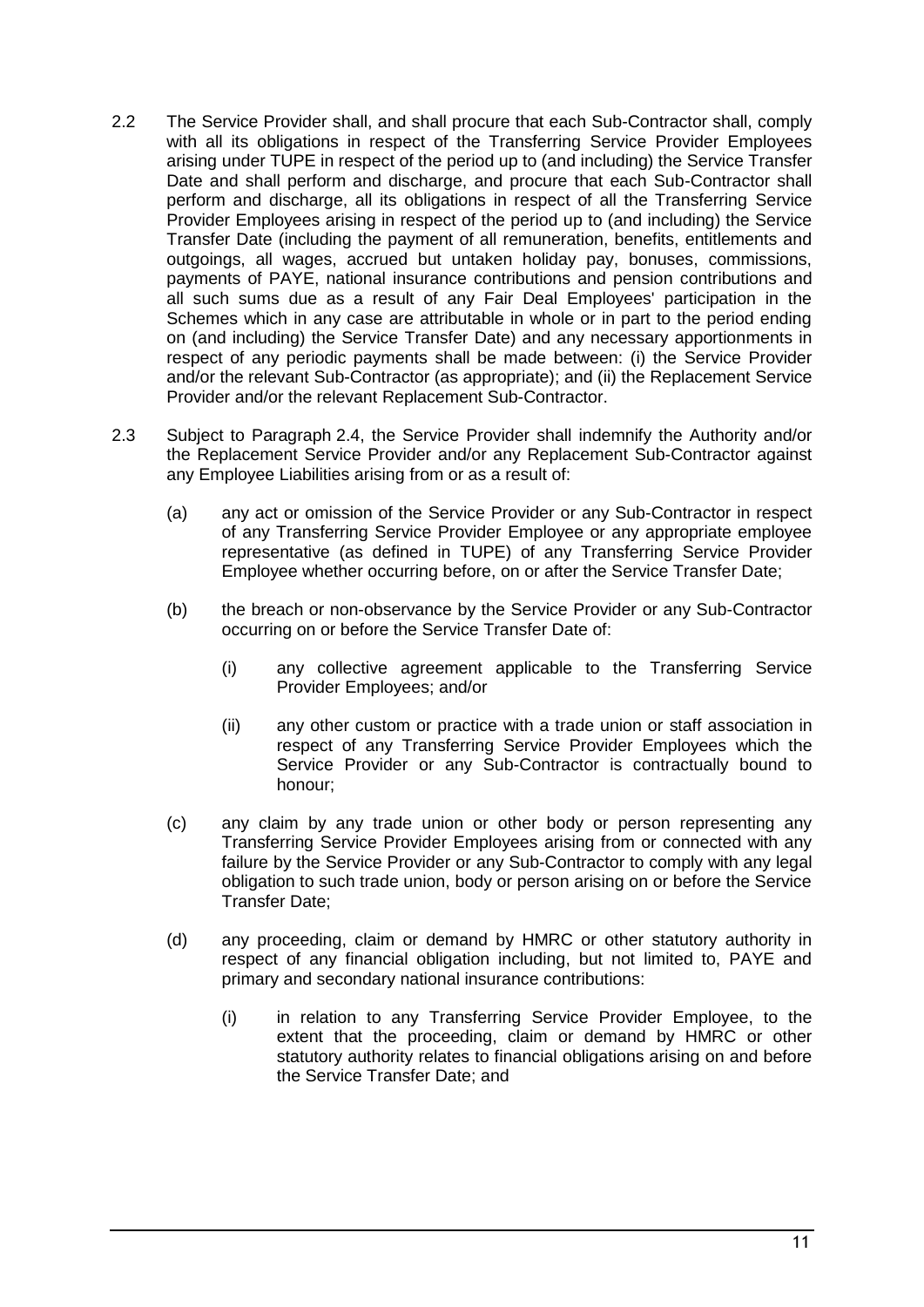- (ii) in relation to any employee who is not identified in the Service Provider's Final Service Provider Staff List, and in respect of whom it is later alleged or determined that TUPE applied so as to transfer his/her employment from the Service Provider to the Authority and/or Replacement Service Provider and/or any Replacement Sub-Contractor, to the extent that the proceeding, claim or demand by HMRC or other statutory authority relates to financial obligations arising on or before the Service Transfer Date;
- (e) a failure of the Service Provider or any Sub-Contractor to discharge or procure the discharge of all wages, salaries and all other benefits and all PAYE tax deductions and national insurance contributions relating to the Transferring Service Provider Employees in respect of the period up to (and including) the Service Transfer Date);
- (f) any claim made by or in respect of any person employed or formerly employed by the Service Provider or any Sub-Contractor other than a Transferring Service Provider Employee identified in the Service Provider's Final Service Provider Staff List for whom it is alleged the Authority and/or the Replacement Service Provider and/or any Replacement Sub-Contractor may be liable by virtue of this Agreement and/or TUPE; and
- (g) any claim made by or in respect of a Transferring Service Provider Employee or any appropriate employee representative (as defined in TUPE) of any Transferring Service Provider Employee relating to any act or omission of the Service Provider or any Sub-Contractor in relation to its obligations under regulation 13 of TUPE, except to the extent that the liability arises from the failure by the Authority and/or Replacement Service Provider to comply with regulation 13(4) of TUPE.
- 2.4 The indemnities in Paragraph 2.3 shall not apply to the extent that the Employee Liabilities arise or are attributable to an act or omission of the Replacement Service Provider and/or any Replacement Sub-Contractor whether occurring or having its origin before, on or after the Service Transfer Date, including any Employee Liabilities:
	- (a) arising out of the resignation of any Transferring Service Provider Employee before the Service Transfer Date on account of substantial detrimental changes to his/her working conditions proposed by the Replacement Service Provider and/or any Replacement Sub-Contractor to occur in the period on or after the Service Transfer Date); or
	- (b) arising from the Replacement Service Provider's failure, and/or Replacement Sub-Contractor's failure, to comply with its obligations under TUPE.
- <span id="page-30-0"></span>2.5 If any person who is not identified in the Service Provider's Final Service Provider Staff List claims, or it is determined in relation to any person who is not identified in the Service Provider's Final Service Provider Staff List that his/her contract of employment has been transferred from the Service Provider or any Sub-Contractor to the Replacement Service Provider and/or any Replacement Sub-Contractor pursuant to TUPE, then:
	- (a) the Authority shall procure that the Replacement Service Provider shall, or the relevant Replacement Sub-Contractor shall, within 5 Working Days of becoming aware of that fact, give notice in writing to the Service Provider; and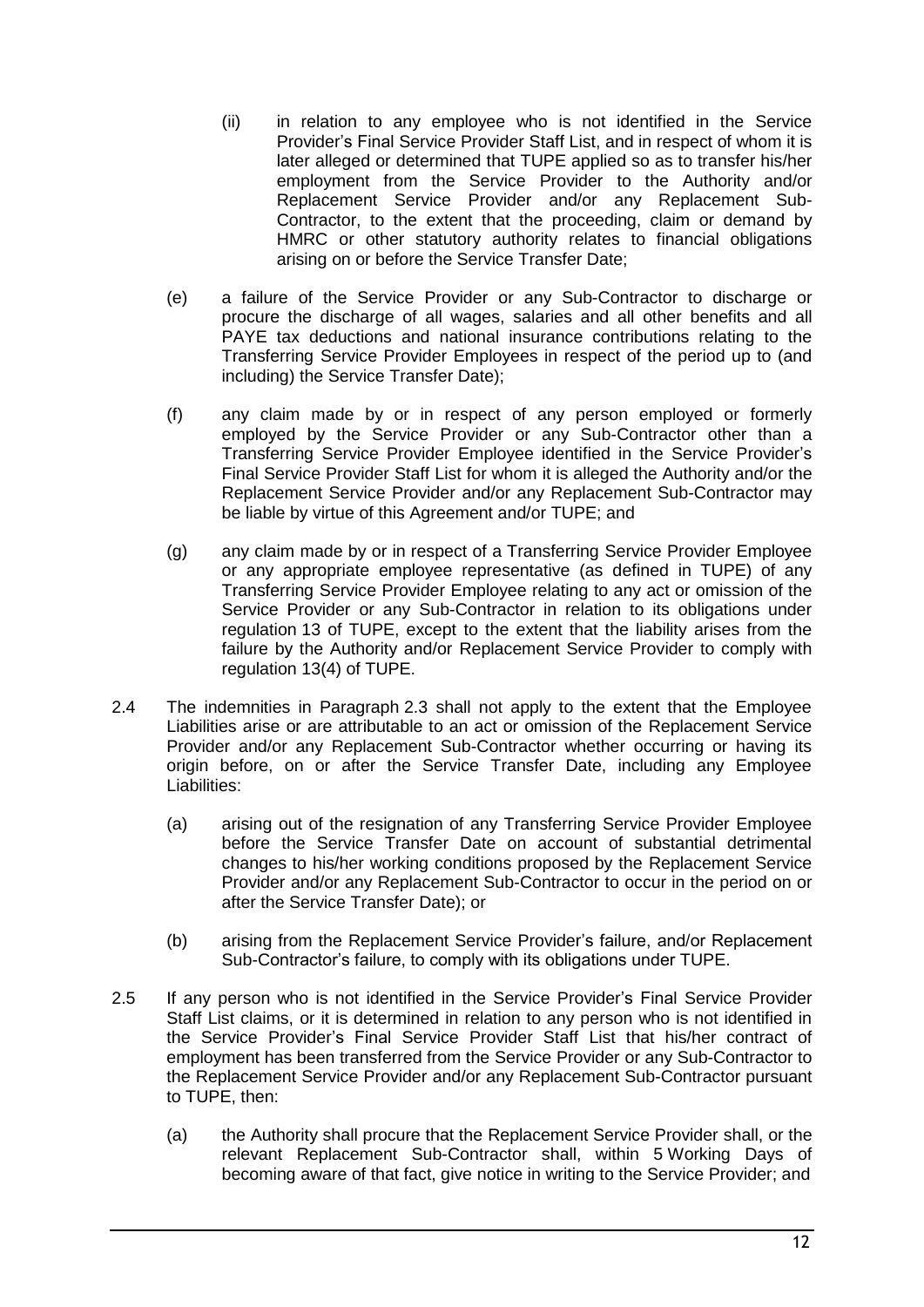- (b) the Service Provider may offer (or may procure that a Sub-Contractor may offer) employment to such person within 15 Working Days of the notification by the Replacement Service Provider and/or the relevant Replacement Sub-Contractor or take such other reasonable steps as it considers appropriate to deal with the matter provided always that such steps are in compliance with Law.
- 2.6 If such offer is accepted, or if the situation has otherwise been resolved by the Service Provider or a Sub-Contractor, the Authority shall procure that the Replacement Service Provider shall, or procure that the relevant Replacement Sub-Contractor shall, immediately release or procure the release of the person from his/her employment or alleged employment.
- 2.7 If after the 15 Working Day period specified in Paragraph 2.5(b) has elapsed:
	- (a) no such offer of employment has been made;
	- (b) such offer has been made but not accepted; or
	- (c) the situation has not otherwise been resolved

the Replacement Service Provider and/or the relevant Replacement Sub-Contractor, as appropriate, may within 5 Working Days give notice to terminate the employment or alleged employment of such person.

- 2.8 Subject to the Replacement Service Provider and/or the relevant Replacement Sub-Contractor acting in accordance with the provisions of Paragraphs [2.5](#page-30-0) to 2.7, and in accordance with all applicable proper employment procedures set out in applicable Law, the Service Provider shall indemnify the Replacement Service Provider and/or the relevant Replacement Sub-Contractor against all Employee Liabilities arising out of the termination of employment pursuant to the provisions of Paragraph 2.7 provided that the Replacement Service Provider takes, or shall procure that the relevant Replacement Sub-Contractor takes, all reasonable steps to minimise any such Employee Liabilities.
- 2.9 The indemnity in Paragraph 2.8:
	- (a) shall not apply to:
		- (i) any claim for:
			- (A) discrimination, including on the grounds of sex, race, disability, age, gender reassignment, marriage or civil partnership, pregnancy and maternity or sexual orientation, religion or belief; or
			- (B) equal pay or compensation for less favourable treatment of part-time workers or fixed-term employees,

in any case in relation to any alleged act or omission of the Replacement Service Provider and/or any Replacement Sub-Contractor; or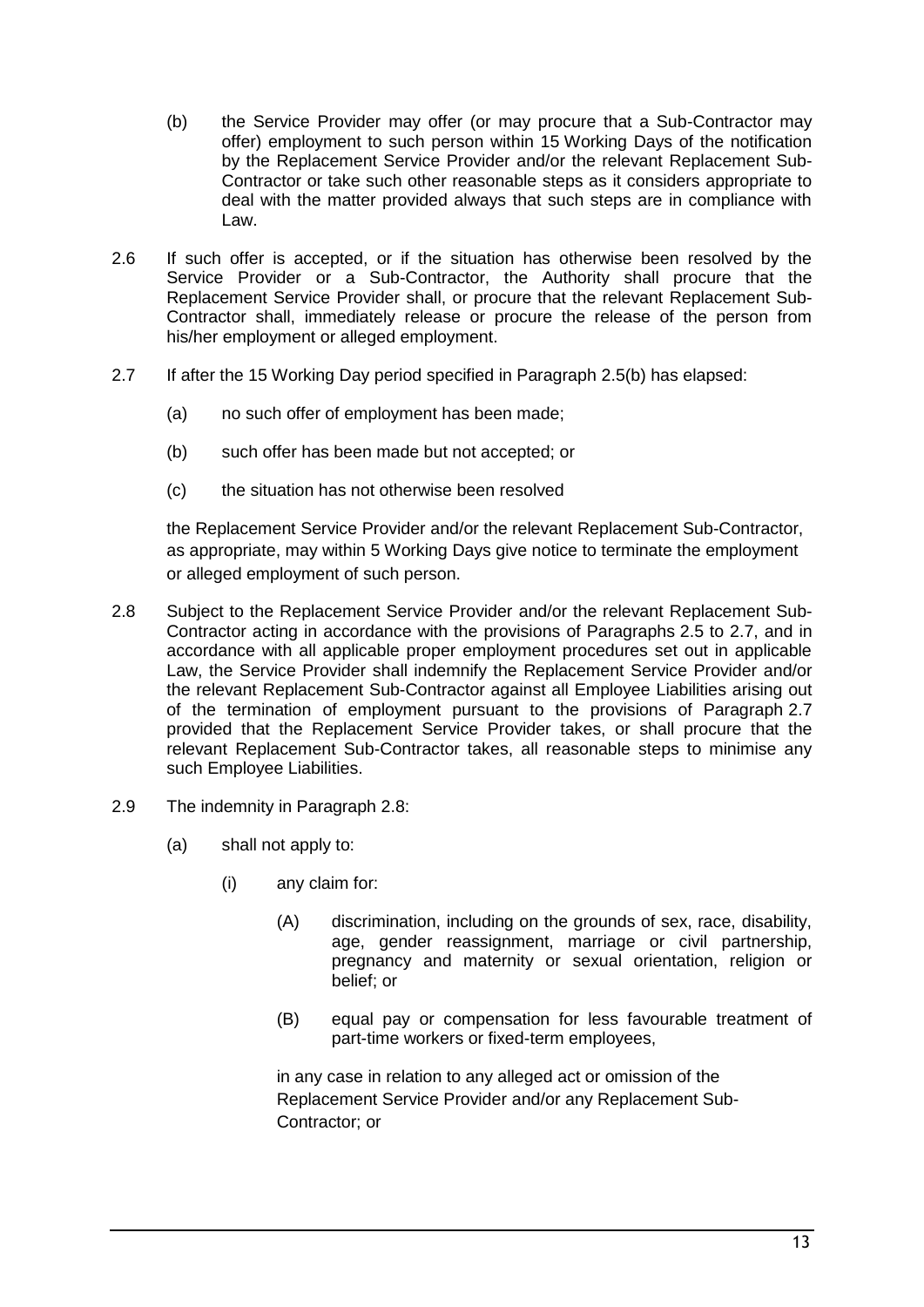- (ii) any claim that the termination of employment was unfair because the Replacement Service Provider and/or Replacement Sub-Contractor neglected to follow a fair dismissal procedure; and
- (b) shall apply only where the notification referred to in Paragraph 2.5(a) is made by the Replacement Service Provider and/or the relevant Replacement Sub-Contractor to the Service Provider within 6 months of the Service Transfer Date.
- 2.10 If any such person as is described in Paragraph 2.5 is neither re-employed by the Service Provider or any Sub-Contractor nor dismissed by the Replacement Service Provider and/or the relevant Replacement Sub-Contractor within the time scales set out in Paragraphs 2.5 to 2.7, such person shall be treated as a Transferring Service Provider Employee.
- 2.11 The Service Provider shall comply, and shall procure that each Sub-Contractor shall comply, with all its obligations under TUPE and shall perform and discharge, and shall procure that each Sub-Contractor shall perform and discharge, all its obligations in respect of any person identified in the Service Provider's Final Service Provider Staff List before and on the Service Transfer Date (including the payment of all remuneration, benefits, entitlements and outgoings, all wages, accrued but untaken holiday pay, bonuses, commissions, payments of PAYE, national insurance contributions and pension contributions and such sums due as a result of any Fair Deal Employees' participation in the Schemes and any requirement to set up a broadly comparable pension scheme which in any case are attributable in whole or in part in respect of the period up to (and including) the Service Transfer Date) and any necessary apportionments in respect of any periodic payments shall be made between:
	- (a) the Service Provider and/or any relevant Sub-Contractor; and
	- (b) the Replacement Service Provider and/or the relevant Replacement Sub-Contractor.
- 2.12 The Service Provider shall, and shall procure that each Sub-Contractor shall, promptly provide to the Authority and any Replacement Service Provider and/or Replacement Sub-Contractor, in writing such information as is necessary to enable the Authority, the Replacement Service Provider and/or Replacement Sub-Contractor to carry out their respective duties under regulation 13 of TUPE. The Authority shall procure that the Replacement Service Provider and/or Replacement Sub-Contractor, shall promptly provide to the Service Provider and each Sub-Contractor in writing such information as is necessary to enable the Service Provider and each Sub-Contractor to carry out their respective duties under regulation 13 of TUPE.
- 2.13 Subject to Paragraph 2.14, the Authority shall procure that the Replacement Service Provider indemnifies the Service Provider on its own behalf and on behalf of any relevant Replacement Sub-Contractor and its sub-contractors against any Employee Liabilities arising from or as a result of:
	- (a) any act or omission of the Replacement Service Provider and/or any Replacement Sub-Contractor in respect of any Transferring Service Provider Employee identified in the Service Provider's Final Service Provider Staff List or any appropriate employee representative (as defined in TUPE) of any such Transferring Service Provider Employee;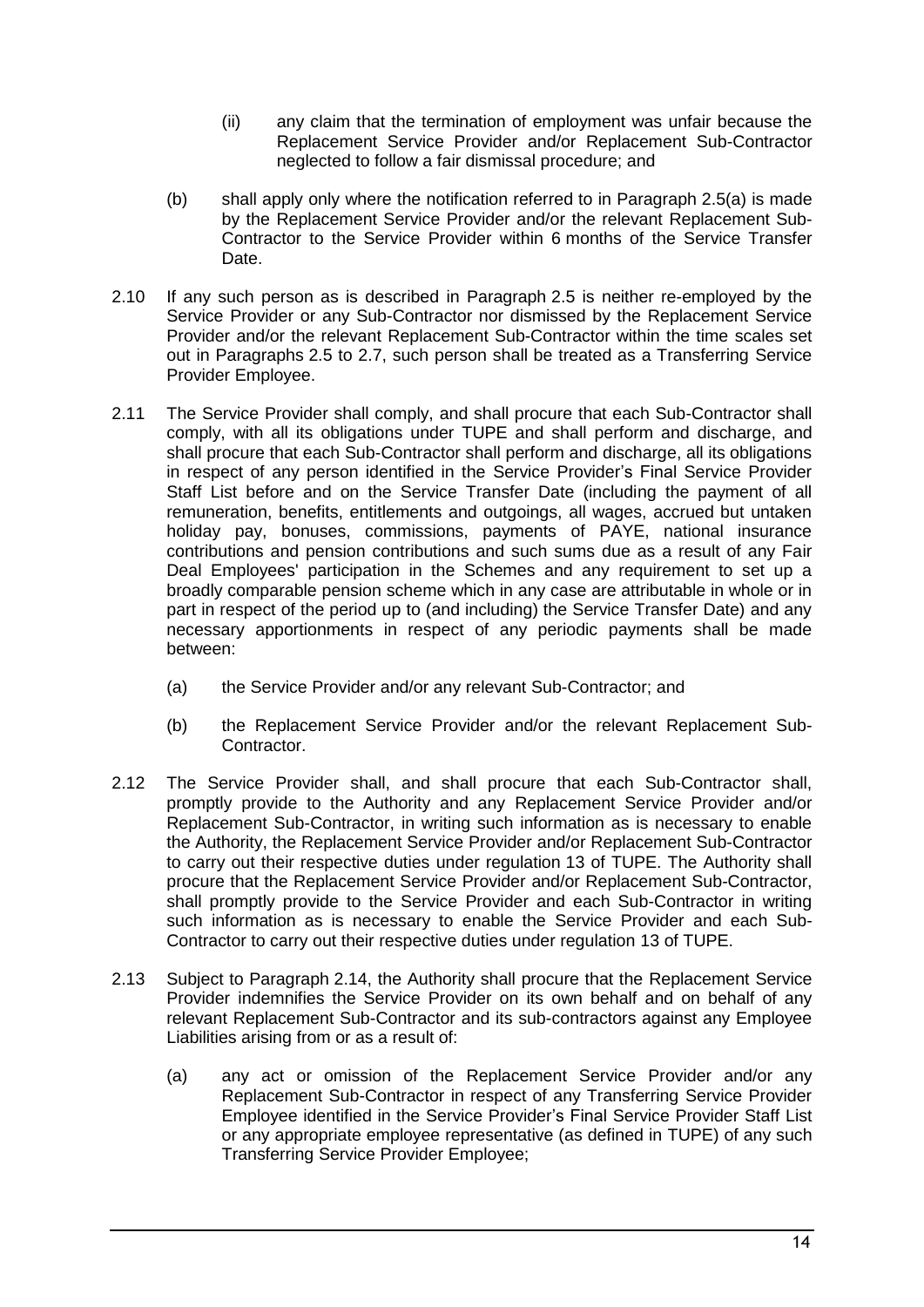- (b) the breach or non-observance by the Replacement Service Provider and/or any Replacement Sub-Contractor on or after the Service Transfer Date of:
	- (i) any collective agreement applicable to the Transferring Service Provider Employees identified in the Service Provider's Final Service Provider Staff List ; and/or
	- (ii) any custom or practice in respect of any Transferring Service Provider Employees identified in the Service Provider's Final Service Provider Staff List which the Replacement Service Provider and/or any relevant Replacement Sub-Contractor is contractually bound to honour;
- (c) any claim by any trade union or other body or person representing any Transferring Service Provider Employees identified in the Service Provider's Final Service Provider Staff List arising from or connected with any failure by the Replacement Service Provider and/or any Replacement Sub-Contractor to comply with any legal obligation to such trade union, body or person arising on or after the Service Transfer Date;
- (d) any proposal by the Replacement Service Provider and/or any Replacement Sub-Contractor to change the terms and conditions of employment or working conditions of any Transferring Service Provider Employees identified in the Service Provider's Final Service Provider Staff List on or after their transfer to the Replacement Service Provider or the relevant Replacement Sub-Contractor (as the case may be) on the Service Transfer Date, or to change the terms and conditions of employment or working conditions of any person identified in the Service Provider's Final Service Provider Staff List who would have been a Transferring Service Provider Employee but for their resignation (or decision to treat their employment as terminated under regulation 4(9) of TUPE) before the Service Transfer Date as a result of or for a reason connected to such proposed changes;
- (e) any statement communicated to or action undertaken by the Replacement Service Provider or any Replacement Sub-Contractor to, or in respect of, any Transferring Service Provider Employee identified in the Service Provider's Final Service Provider Staff List on or before the Service Transfer Date regarding the Relevant Transfer which has not been agreed in advance with the Service Provider in writing;
- (f) any proceeding, claim or demand by HMRC or other statutory authority in respect of any financial obligation including, but not limited to, PAYE and primary and secondary national insurance contributions:
	- (i) in relation to any Transferring Service Provider Employee identified in the Service Provider's Final Service Provider Staff List, to the extent that the proceeding, claim or demand by HMRC or other statutory authority relates to financial obligations arising after the Service Transfer Date; and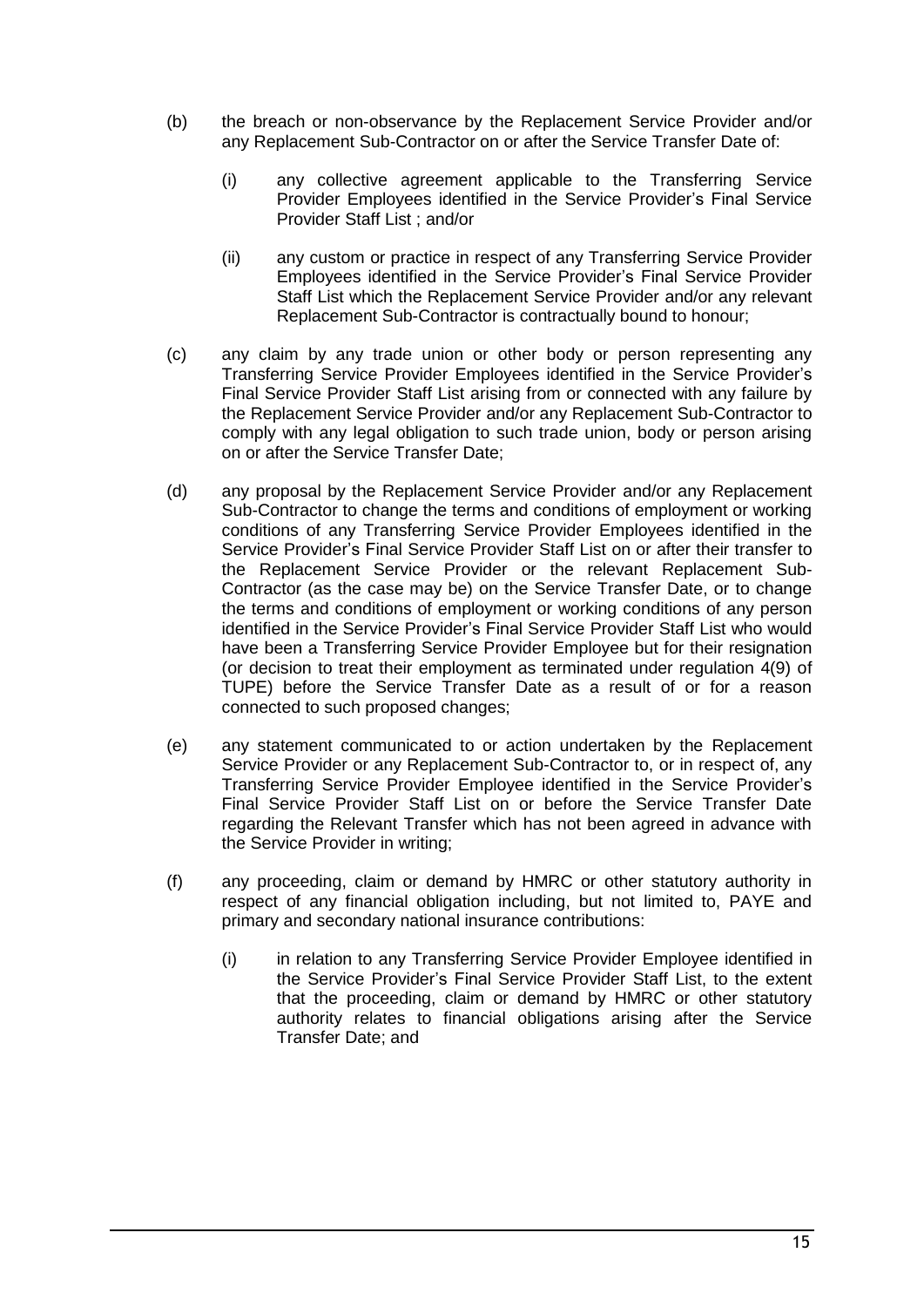- (ii) in relation to any employee who is not a Transferring Service Provider Employee identified in the Service Provider's Final Service Provider Staff List, and in respect of whom it is later alleged or determined that TUPE applied so as to transfer his/her employment from the Service Provider or any Sub-Contractor, to the Replacement Service Provider or any Replacement Sub-Contractor to the extent that the proceeding, claim or demand by HMRC or other statutory authority relates to financial obligations arising after the Service Transfer Date;
- (g) a failure of the Replacement Service Provider or any Replacement Sub-Contractor to discharge or procure the discharge of all wages, salaries and all other benefits and all PAYE tax deductions and national insurance contributions relating to the Transferring Service Provider Employees identified in the Service Provider's Final Service Provider Staff List in respect of the period from (and including) the Service Transfer Date; and
- (h) any claim made by or in respect of a Transferring Service Provider Employee identified in the Service Provider's Final Service Provider Staff List or any appropriate employee representative (as defined in TUPE) of any such Transferring Service Provider Employee relating to any act or omission of the Replacement Service Provider or any Replacement Sub-Contractor in relation to obligations under regulation 13 of TUPE.
- 2.14 The indemnities in Paragraph 2.13 shall not apply to the extent that the Employee Liabilities arise or are attributable to an act or omission of the Service Provider and/or any Sub-Contractor (as applicable) whether occurring or having its origin before, on or after the Service Transfer Date, including any Employee Liabilities arising from the failure by the Service Provider and/or any Sub-Contractor (as applicable) to comply with its obligations under TUPE.